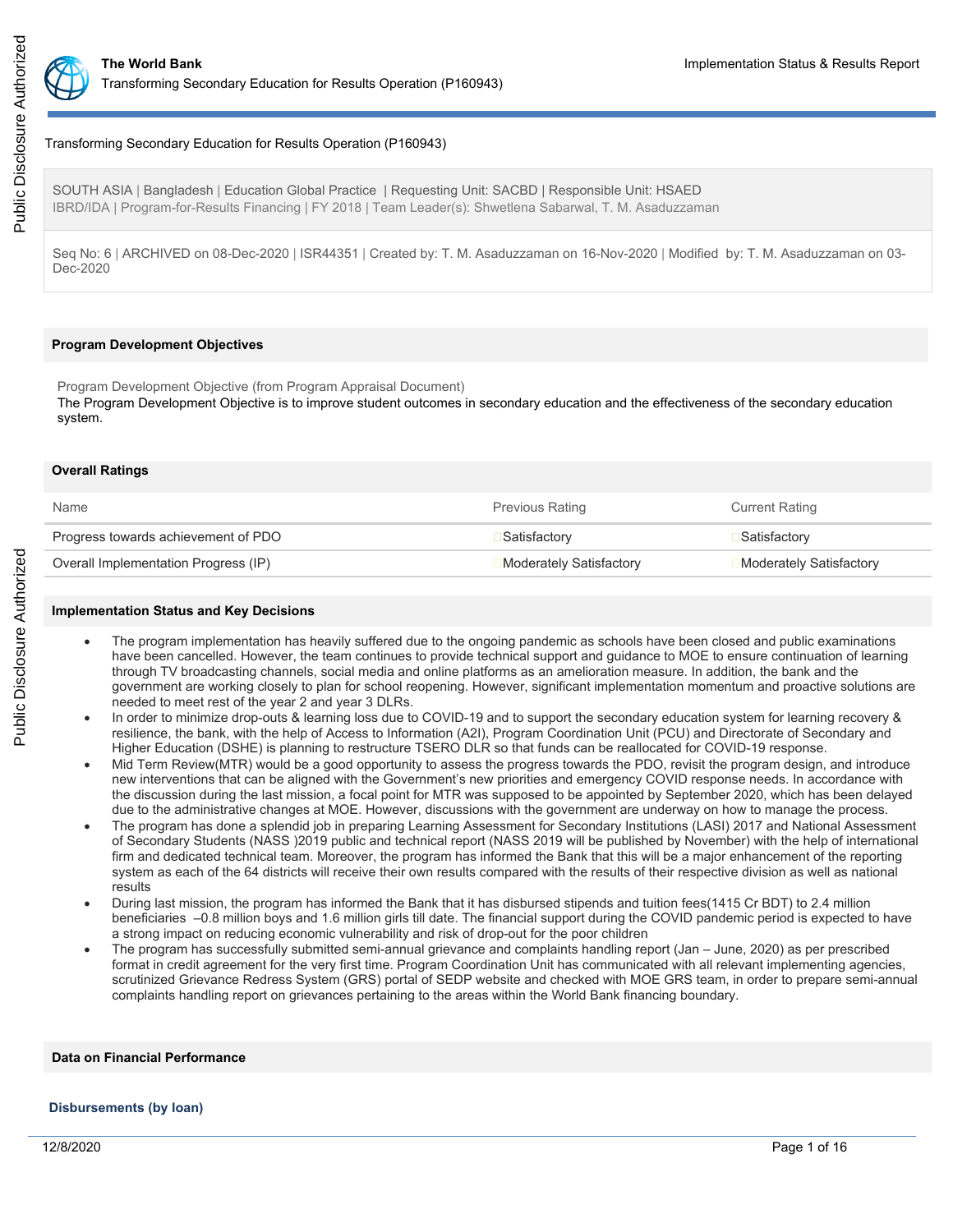

| Project                    | Loan/Credit/TF | <b>Status</b> | Currency      | Original | Revised      | Cancelled                 | <b>Disbursed</b> | Undisbursed        |             | % Disbursed       |
|----------------------------|----------------|---------------|---------------|----------|--------------|---------------------------|------------------|--------------------|-------------|-------------------|
| P160943                    | IDA-61290      | Effective     | <b>USD</b>    | 510.00   | 510.00       | 0.00                      | 176.52           | 337.44             |             | 34%               |
| P160943                    | TF-A5179       | Effective     | <b>USD</b>    | 10.00    | 10.00        | 0.00                      | 2.96             | 7.04               |             | 30%               |
| <b>Key Dates (by loan)</b> |                |               |               |          |              |                           |                  |                    |             |                   |
| Project                    | Loan/Credit/TF | Status        | Approval Date |          | Signing Date | <b>Effectiveness Date</b> |                  | Orig. Closing Date |             | Rev. Closing Date |
| P160943                    | IDA-61290      | Effective     | 18-Dec-2017   |          | 13-Aug-2018  | 06-Nov-2018               |                  | 31-Dec-2022        | 31-Dec-2022 |                   |
| P160943                    | TF-A5179       | Effective     | 18-Dec-2017   |          | 13-Aug-2018  | 06-Nov-2018               |                  | 31-Dec-2021        | 31-Dec-2021 |                   |

# **Program Action Plan**

| <b>Action Description</b>     | Satisfactory implementation of Curriculum Implementation Plan (CIP)                                                                                                                |          |          |             |                     |  |  |  |
|-------------------------------|------------------------------------------------------------------------------------------------------------------------------------------------------------------------------------|----------|----------|-------------|---------------------|--|--|--|
| <b>Source</b>                 | DLI#<br><b>Responsibility</b><br><b>Timing</b><br><b>Timing Value</b><br><b>Status</b>                                                                                             |          |          |             |                     |  |  |  |
| Technical                     |                                                                                                                                                                                    | NCTB/MoE | Due Date | 30-Jun-2021 | <b>Revised Date</b> |  |  |  |
| <b>Completion Measurement</b> | The approved CIP for grades 6–12 disseminated, revised textbooks distributed, and teacher-orientation completed<br>according to plan. CIP implementation progress report prepared. |          |          |             |                     |  |  |  |
| <b>Comments</b>               | This is not yet due                                                                                                                                                                |          |          |             |                     |  |  |  |

| <b>Action Description</b>     | National Examination Plan on SSC and HSC, to move toward standardization approved and piloted |                                                                                                                                                                                                                                                  |          |             |                     |  |  |  |
|-------------------------------|-----------------------------------------------------------------------------------------------|--------------------------------------------------------------------------------------------------------------------------------------------------------------------------------------------------------------------------------------------------|----------|-------------|---------------------|--|--|--|
| <b>Source</b>                 | DLI#                                                                                          | <b>Timing Value</b><br><b>Responsibility</b><br><b>Timing</b><br><b>Status</b>                                                                                                                                                                   |          |             |                     |  |  |  |
| Technical                     |                                                                                               | MOE BISE                                                                                                                                                                                                                                         | Due Date | 31-Dec-2020 | <b>Revised Date</b> |  |  |  |
| <b>Completion Measurement</b> |                                                                                               | MOE/BISE approves, the National Examination Plan on SSC and HSC, to move toward standardization across<br>subjects, year, and boards and plan to establish NAC.<br>Progress report on pilot implementation of standardized exams on SSC and HSC. |          |             |                     |  |  |  |
| <b>Comments</b>               |                                                                                               | Bangladesh Exam Development Unit (BEDU) prepared a proposal for improvement of national exams that includes<br>standardization of exam results which is under consideration of MoE for approval                                                  |          |             |                     |  |  |  |

| <b>Action Description</b>     | NASS framework approved for 2019 and 2021                                              |                                             |  |  |  |  |  |  |
|-------------------------------|----------------------------------------------------------------------------------------|---------------------------------------------|--|--|--|--|--|--|
| <b>Source</b>                 | DLI#<br><b>Timing</b><br><b>Timing Value</b><br><b>Responsibility</b><br><b>Status</b> |                                             |  |  |  |  |  |  |
| Technical                     |                                                                                        | MoE<br>Due Date<br>31-Mar-2019<br>Completed |  |  |  |  |  |  |
| <b>Completion Measurement</b> | NASS 2019 Framework has already been approved                                          |                                             |  |  |  |  |  |  |
| <b>Comments</b>               | NASS-19 Framework is approved in a meeting at the MOE                                  |                                             |  |  |  |  |  |  |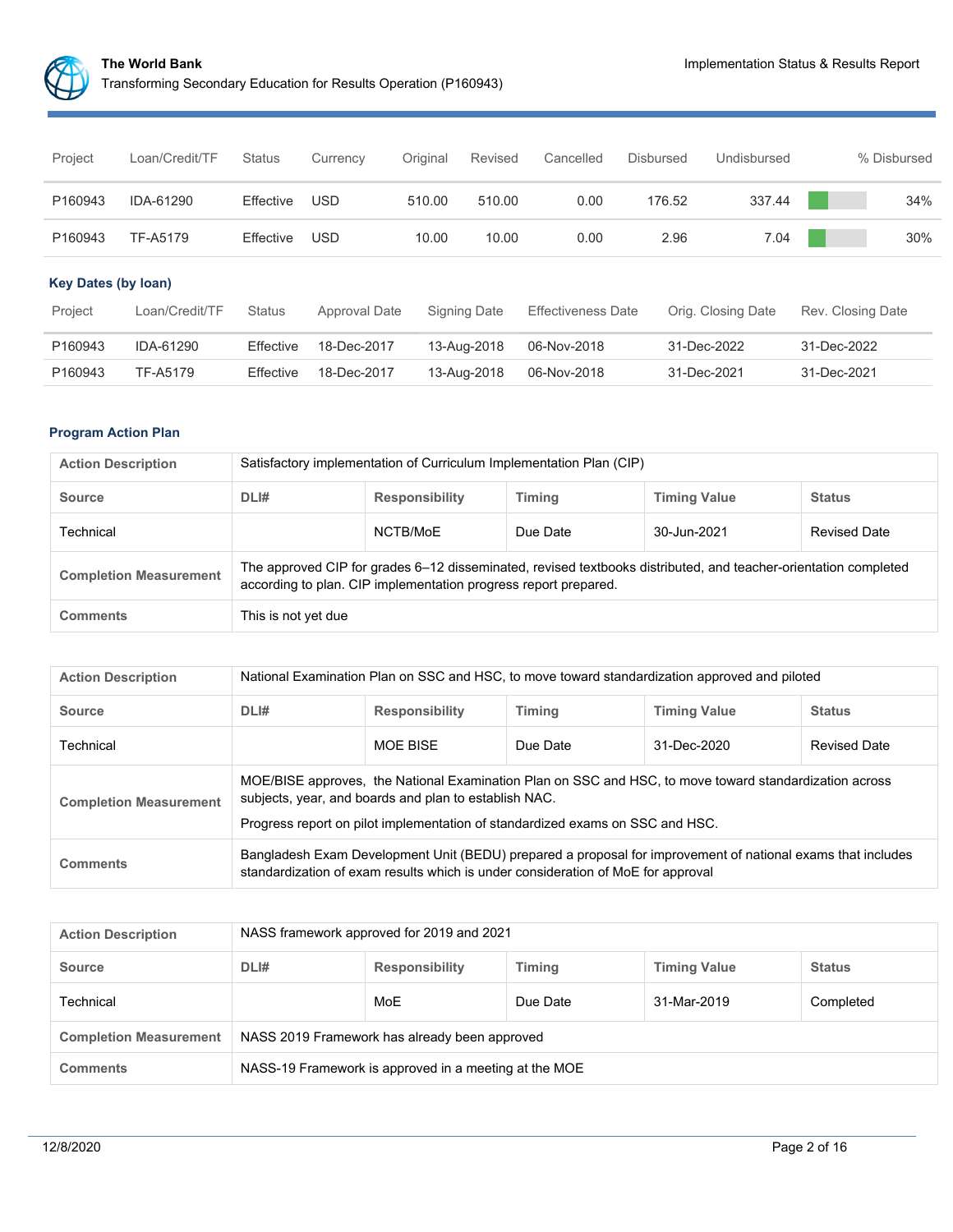

| <b>Action Description</b>     | Strategic implementation plan to improve teaching and learning in Bangla, English, mathematics, and science<br>approved by MoE and implemented by DSHE |                                                                                                                                                                                                                                                          |  |  |  |  |  |  |
|-------------------------------|--------------------------------------------------------------------------------------------------------------------------------------------------------|----------------------------------------------------------------------------------------------------------------------------------------------------------------------------------------------------------------------------------------------------------|--|--|--|--|--|--|
| <b>Source</b>                 | DLI#                                                                                                                                                   | <b>Timing Value</b><br><b>Responsibility</b><br><b>Timina</b><br><b>Status</b>                                                                                                                                                                           |  |  |  |  |  |  |
| Technical                     |                                                                                                                                                        | MoE. DSHE<br>Recurrent<br>Yearly<br>In Progress                                                                                                                                                                                                          |  |  |  |  |  |  |
| <b>Completion Measurement</b> |                                                                                                                                                        | Approved scheme minutes on strategic plan, which includes rollout of DRS, additional classes in three specified<br>subjects, PST, available by June 2020. Annual implementation progress on these three interventions.                                   |  |  |  |  |  |  |
| <b>Comments</b>               |                                                                                                                                                        | Partially achieved. Developing the Reading Habit – Reading Skills Program (DRH-RSP) scheme has been approved<br>by MOF. Additional Class Teacher (ACT) scheme has been turned down by MoF. Practical Science Teaching (PST)<br>is waiting final approval |  |  |  |  |  |  |

| <b>Action Description</b>     | TST monitoring scheme approved by MoE and implemented by DSHE                          |                                                                                                                                                 |           |        |           |  |  |  |
|-------------------------------|----------------------------------------------------------------------------------------|-------------------------------------------------------------------------------------------------------------------------------------------------|-----------|--------|-----------|--|--|--|
| <b>Source</b>                 | DLI#<br><b>Timing Value</b><br><b>Responsibility</b><br><b>Timing</b><br><b>Status</b> |                                                                                                                                                 |           |        |           |  |  |  |
| Technical                     |                                                                                        | MoE                                                                                                                                             | Recurrent | Yearly | Completed |  |  |  |
| <b>Completion Measurement</b> | plan.                                                                                  | Approved TST scheme includes monitoring mechanism, TST indicators, implementation arrangement, and phasing-in<br>Annual implementation progress |           |        |           |  |  |  |
| <b>Comments</b>               | TST design and scheme approved                                                         |                                                                                                                                                 |           |        |           |  |  |  |

| <b>Action Description</b>     | Detailed assessment on teacher supply and demand (surplus and deficit by institutions, levels, and subjects) |                                                                                                                                                                                                                           |               |                     |               |  |  |  |
|-------------------------------|--------------------------------------------------------------------------------------------------------------|---------------------------------------------------------------------------------------------------------------------------------------------------------------------------------------------------------------------------|---------------|---------------------|---------------|--|--|--|
| <b>Source</b>                 | DLI#                                                                                                         | <b>Responsibility</b>                                                                                                                                                                                                     | <b>Timing</b> | <b>Timing Value</b> | <b>Status</b> |  |  |  |
| Technical                     |                                                                                                              | MoF DSHF                                                                                                                                                                                                                  | Due Date      | 30-Jun-2021         | Not Yet Due   |  |  |  |
| <b>Completion Measurement</b> |                                                                                                              | Approved scheme minutes on strategic plan, which includes rollout of DRS, additional classes in three specified<br>subjects, PST, available by June 2020.<br>Annual implementation progress on these three interventions. |               |                     |               |  |  |  |
| <b>Comments</b>               | Not yet due. This action will require more time since currently institutional level data is not available.   |                                                                                                                                                                                                                           |               |                     |               |  |  |  |

| <b>Action Description</b>     | Performance Based Grants for Secondary Institutions                                                                                                                   |                                                                         |  |  |  |  |  |  |  |
|-------------------------------|-----------------------------------------------------------------------------------------------------------------------------------------------------------------------|-------------------------------------------------------------------------|--|--|--|--|--|--|--|
| <b>Source</b>                 | DLI#                                                                                                                                                                  | <b>Timing Value</b><br><b>Responsibility</b><br>Timing<br><b>Status</b> |  |  |  |  |  |  |  |
| Technical                     |                                                                                                                                                                       | MoE<br>31-Oct-2019<br>Due Date<br>Completed                             |  |  |  |  |  |  |  |
| <b>Completion Measurement</b> | Approved Manual includes types of grants with eligibility and compliance criteria and procedures, grant amount,<br>disbursement, and compliance verification process. |                                                                         |  |  |  |  |  |  |  |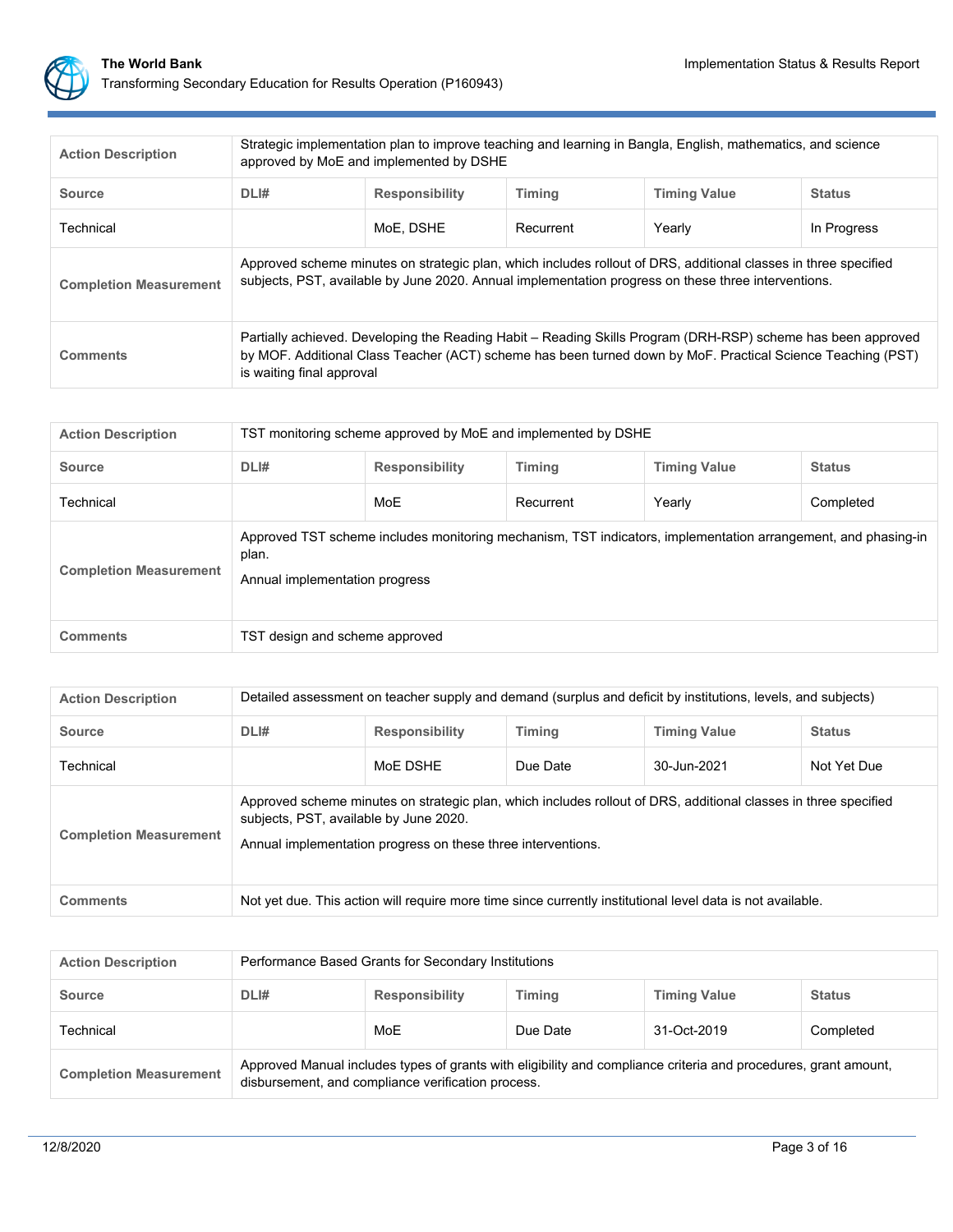

| <b>Action Description</b>     | Secondary education (grades 6-10) stipend programs under GoB, SEQAEP, and SESIP upazilas follow a single<br>modality and adequate resources are allocated for implementation |                                                                                                         |  |  |  |  |  |  |
|-------------------------------|------------------------------------------------------------------------------------------------------------------------------------------------------------------------------|---------------------------------------------------------------------------------------------------------|--|--|--|--|--|--|
| <b>Source</b>                 | DLI#                                                                                                                                                                         | <b>Timing</b><br><b>Timing Value</b><br><b>Responsibility</b><br><b>Status</b>                          |  |  |  |  |  |  |
| Other                         |                                                                                                                                                                              | MoE<br>31-Oct-2019<br>Due Date<br>Completed                                                             |  |  |  |  |  |  |
| <b>Completion Measurement</b> | Approved harmonized stipend quideline                                                                                                                                        |                                                                                                         |  |  |  |  |  |  |
| <b>Comments</b>               | 2020                                                                                                                                                                         | This has been approved my MoE and scheme was later approved by MoF. First disbursement was made in June |  |  |  |  |  |  |

| <b>Action Description</b>     | MoU signed between MoE and MoHFW to implement AGP                                      |                                             |  |  |  |  |  |  |  |
|-------------------------------|----------------------------------------------------------------------------------------|---------------------------------------------|--|--|--|--|--|--|--|
| <b>Source</b>                 | DLI#<br><b>Timing</b><br><b>Timing Value</b><br><b>Responsibility</b><br><b>Status</b> |                                             |  |  |  |  |  |  |  |
| Technical                     |                                                                                        | MoE<br>31-Oct-2019<br>Completed<br>Due Date |  |  |  |  |  |  |  |
| <b>Completion Measurement</b> | Signed MoU between MoHFW and MoE                                                       |                                             |  |  |  |  |  |  |  |
| <b>Comments</b>               | MoU has been approved and signed between MoE and MoHFW                                 |                                             |  |  |  |  |  |  |  |

| <b>Action Description</b>     | SEDP implementation structure strengthening approved and operational            |                                           |  |  |  |  |  |  |  |
|-------------------------------|---------------------------------------------------------------------------------|-------------------------------------------|--|--|--|--|--|--|--|
| <b>Source</b>                 | DLI#<br><b>Responsibility</b><br>Timing<br><b>Timing Value</b><br><b>Status</b> |                                           |  |  |  |  |  |  |  |
| <b>Fiduciary Systems</b>      |                                                                                 | MoE<br>Delayed<br>Due Date<br>30-Jun-2019 |  |  |  |  |  |  |  |
| <b>Completion Measurement</b> | PCU established and key manpower is in place                                    |                                           |  |  |  |  |  |  |  |
| <b>Comments</b>               | This has been partially completed as some more manpower deployment is expected. |                                           |  |  |  |  |  |  |  |

| <b>Action Description</b>     | Partnership agreement signed between DSHE and suitable agency to function as GMA to support GMU within DSHE |     |          |             |           |  |
|-------------------------------|-------------------------------------------------------------------------------------------------------------|-----|----------|-------------|-----------|--|
| <b>Source</b>                 | DLI#<br><b>Timing Value</b><br><b>Responsibility</b><br>Timing<br><b>Status</b>                             |     |          |             |           |  |
| Technical                     |                                                                                                             | MoE | Due Date | 30-Jun-2019 | Completed |  |
| <b>Completion Measurement</b> | Partnership agreement signed                                                                                |     |          |             |           |  |
| <b>Comments</b>               |                                                                                                             |     |          |             |           |  |

| <b>Action Description</b> | Effective implementation of TAF |                       |        |                     |               |  |
|---------------------------|---------------------------------|-----------------------|--------|---------------------|---------------|--|
| <b>Source</b>             | DLI#                            | <b>Responsibility</b> | Timing | <b>Timing Value</b> | <b>Status</b> |  |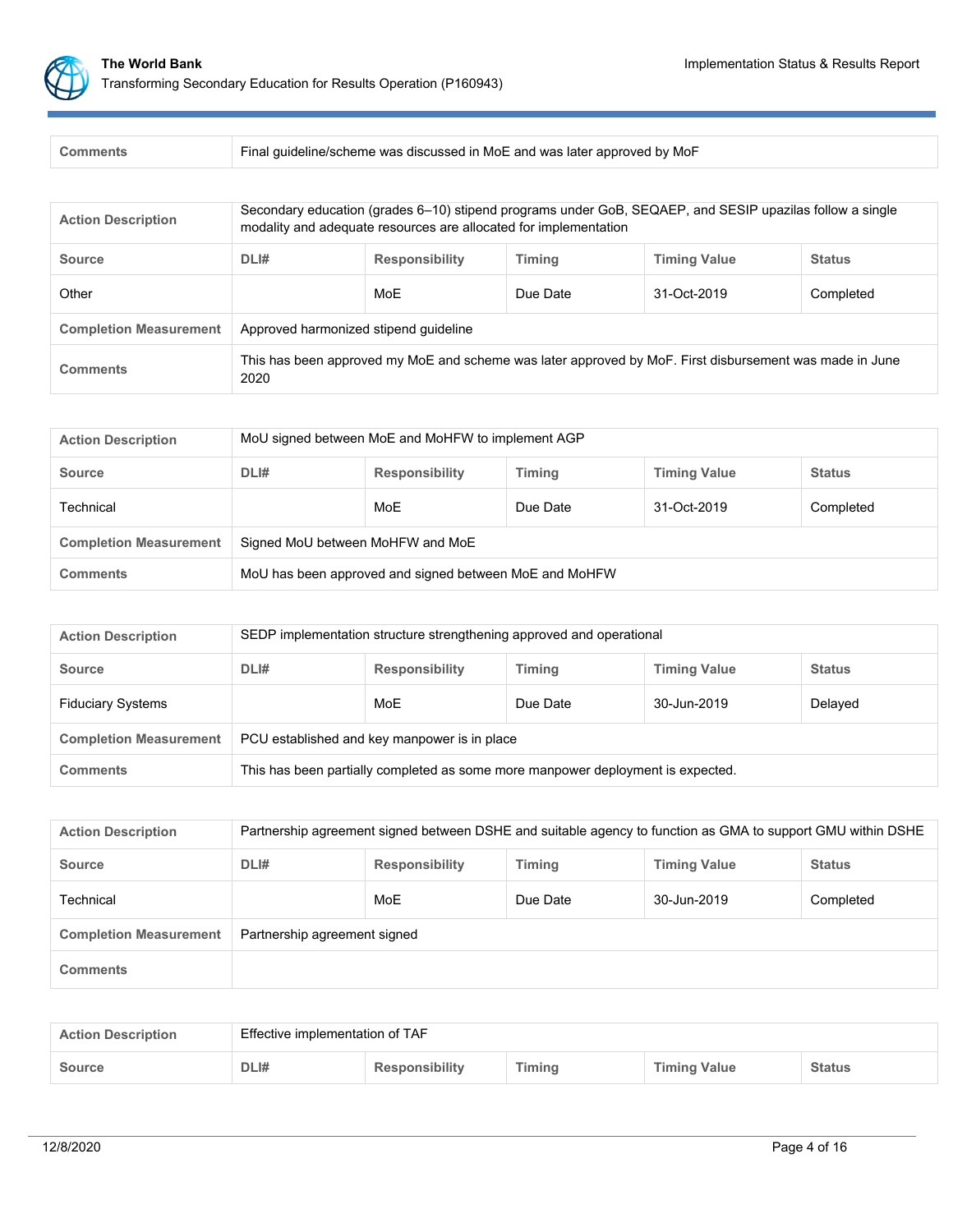

| <b>Fiduciary Systems</b>      |                                                                                                                                                                                                        | MoE | Recurrent | Continuous | Delayed |  |
|-------------------------------|--------------------------------------------------------------------------------------------------------------------------------------------------------------------------------------------------------|-----|-----------|------------|---------|--|
| <b>Completion Measurement</b> | Effective implementation means the TA Unit within PCU is established and operationalized by December 2017; and<br>at least 85% of financial progress is made each year.                                |     |           |            |         |  |
| <b>Comments</b>               | Due to delay and the slow implementation of the program in the first 18 months, TAF hiring has been delayed.<br>However we expect the pace to pick up once the consultants and PCU hiring is completed |     |           |            |         |  |

| <b>Action Description</b>     | Quarterly Audit monitoring to review audit observations                                |     |           |           |             |  |  |
|-------------------------------|----------------------------------------------------------------------------------------|-----|-----------|-----------|-------------|--|--|
| <b>Source</b>                 | DLI#<br><b>Timing</b><br><b>Timing Value</b><br><b>Status</b><br><b>Responsibility</b> |     |           |           |             |  |  |
| Other                         |                                                                                        | MoE | Recurrent | Quarterly | In Progress |  |  |
| <b>Completion Measurement</b> | Quarterly meetings                                                                     |     |           |           |             |  |  |
| <b>Comments</b>               | No audit observation is pending.                                                       |     |           |           |             |  |  |

| <b>Action Description</b>     | AFR conducted and recommendations endorsed                                             |           |           |            |         |  |  |
|-------------------------------|----------------------------------------------------------------------------------------|-----------|-----------|------------|---------|--|--|
| <b>Source</b>                 | DLI#<br><b>Timing</b><br><b>Timing Value</b><br><b>Responsibility</b><br><b>Status</b> |           |           |            |         |  |  |
| Other                         |                                                                                        | DSHE, MoE | Recurrent | Continuous | Delayed |  |  |
| <b>Completion Measurement</b> | AFR final report                                                                       |           |           |            |         |  |  |
| <b>Comments</b>               | not yet initiated                                                                      |           |           |            |         |  |  |

| <b>Action Description</b>     | Effectiveness implementation of GMS                                                                                                                                                                                                                   |                                                                                |           |        |             |  |  |
|-------------------------------|-------------------------------------------------------------------------------------------------------------------------------------------------------------------------------------------------------------------------------------------------------|--------------------------------------------------------------------------------|-----------|--------|-------------|--|--|
| <b>Source</b>                 | DLI#                                                                                                                                                                                                                                                  | <b>Timing</b><br><b>Timing Value</b><br><b>Responsibility</b><br><b>Status</b> |           |        |             |  |  |
| <b>Fiduciary Systems</b>      |                                                                                                                                                                                                                                                       | <b>DSHE</b>                                                                    | Recurrent | Yearly | Not Yet Due |  |  |
| <b>Completion Measurement</b> | Annual Progress Report                                                                                                                                                                                                                                |                                                                                |           |        |             |  |  |
| <b>Comments</b>               | Architecture, roadmap has been completed. TA firm under TAF to be deployed for supporting implementation. Under<br>EMIS Unit of DSHE, a scheme titled 'Strengthening EMIS and Grant Management System (GMS)' has been prepared<br>and sent to MoE BMC |                                                                                |           |        |             |  |  |

| <b>Action Description</b>     | Effective implementation of approved PFM action plan (which includes IBAS++ roll-out, use of eGP, adequate staffing<br>of P&F wing, internal audit, Web-based accounting system and so on) |                                                                                |           |        |           |  |  |
|-------------------------------|--------------------------------------------------------------------------------------------------------------------------------------------------------------------------------------------|--------------------------------------------------------------------------------|-----------|--------|-----------|--|--|
| <b>Source</b>                 | DLI#                                                                                                                                                                                       | <b>Timing Value</b><br><b>Responsibility</b><br><b>Timing</b><br><b>Status</b> |           |        |           |  |  |
| Other                         |                                                                                                                                                                                            | <b>DSHE</b>                                                                    | Recurrent | Yearly | Completed |  |  |
| <b>Completion Measurement</b> | Internal audit system and web-based accounting system is established.                                                                                                                      |                                                                                |           |        |           |  |  |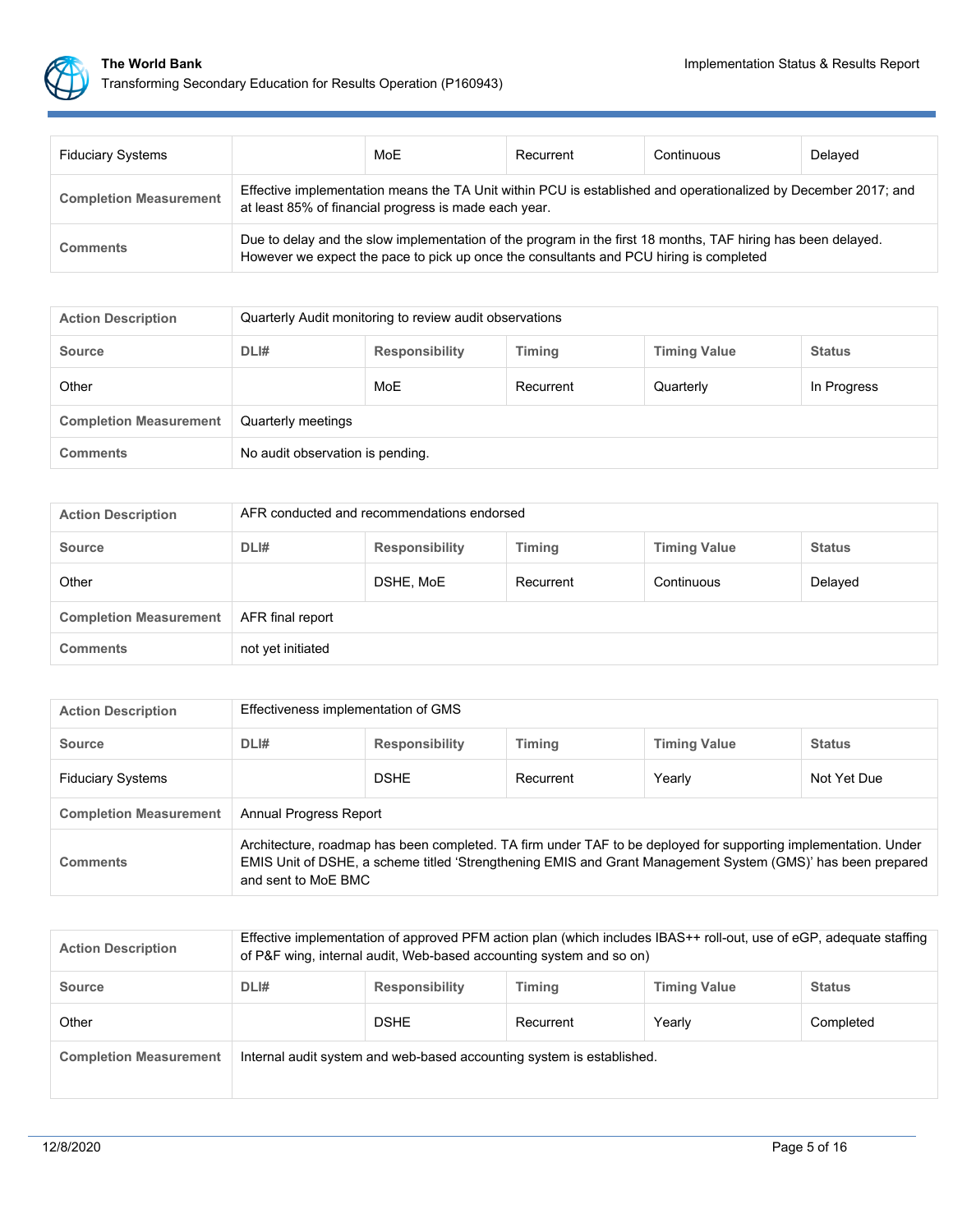

|                 | Financial reports generated using web-based system covering all DDOs               |
|-----------------|------------------------------------------------------------------------------------|
| <b>Comments</b> | Completed. The related DLR on PFM action plan has been recommended as met by IMED. |

| <b>Action Description</b>     | Effective implementation of complaints-handling system                                                                           |                                                                                |           |               |             |  |  |  |
|-------------------------------|----------------------------------------------------------------------------------------------------------------------------------|--------------------------------------------------------------------------------|-----------|---------------|-------------|--|--|--|
| <b>Source</b>                 | DLI#                                                                                                                             | <b>Timing</b><br><b>Responsibility</b><br><b>Timing Value</b><br><b>Status</b> |           |               |             |  |  |  |
| <b>Fiduciary Systems</b>      |                                                                                                                                  | MoE                                                                            | Recurrent | Semi-Annually | In Progress |  |  |  |
| <b>Completion Measurement</b> | Web-based publication of updated progress on grievance redress and complaints handling in PforR. Semi Annual<br>report submitted |                                                                                |           |               |             |  |  |  |
| <b>Comments</b>               | Semi Annual complaint handling report submitted by PCU.                                                                          |                                                                                |           |               |             |  |  |  |

| <b>Action Description</b>                  | Approval of maintenance policy for school infrastructure (including sanitation facilities and classrooms) and updated<br>operational plan to integrate EMF and EARF                                           |                                                                                |          |             |         |  |  |
|--------------------------------------------|---------------------------------------------------------------------------------------------------------------------------------------------------------------------------------------------------------------|--------------------------------------------------------------------------------|----------|-------------|---------|--|--|
| <b>Source</b>                              | DLI#                                                                                                                                                                                                          | <b>Timing</b><br><b>Timing Value</b><br><b>Responsibility</b><br><b>Status</b> |          |             |         |  |  |
| <b>Environmental and Social</b><br>Systems |                                                                                                                                                                                                               | MoE                                                                            | Due Date | 31-Mar-2020 | Delayed |  |  |
| <b>Completion Measurement</b>              | Approved maintenance policy                                                                                                                                                                                   |                                                                                |          |             |         |  |  |
| Comments                                   | The maintenance policy which will integrate EED policy, EMF and EARF has been awaiting for approval in MoE. The<br>draft policy was shared with the Bank team and the Bank team has already provided comments |                                                                                |          |             |         |  |  |

| <b>Action Description</b>           | Maintenance of hygiene latrine, sanitation facilities, and tube wells incorporated as compliance criteria for school<br>sanitation facility grant |                                                                                |          |             |           |  |  |  |
|-------------------------------------|---------------------------------------------------------------------------------------------------------------------------------------------------|--------------------------------------------------------------------------------|----------|-------------|-----------|--|--|--|
| <b>Source</b>                       | DLI#                                                                                                                                              | <b>Timing</b><br><b>Timing Value</b><br><b>Responsibility</b><br><b>Status</b> |          |             |           |  |  |  |
| Environmental and Social<br>Systems |                                                                                                                                                   | <b>DSHE</b>                                                                    | Due Date | 31-Oct-2019 | Completed |  |  |  |
| <b>Completion Measurement</b>       | Approved school grants                                                                                                                            |                                                                                |          |             |           |  |  |  |
| <b>Comments</b>                     |                                                                                                                                                   |                                                                                |          |             |           |  |  |  |

| <b>Action Description</b>                  | Adequate resources for and effective implementation of social and environmental safeguards systems under the<br>Program                                                                               |                                                                                |           |        |           |  |  |  |
|--------------------------------------------|-------------------------------------------------------------------------------------------------------------------------------------------------------------------------------------------------------|--------------------------------------------------------------------------------|-----------|--------|-----------|--|--|--|
| <b>Source</b>                              | DLI#                                                                                                                                                                                                  | <b>Timing</b><br><b>Timing Value</b><br><b>Responsibility</b><br><b>Status</b> |           |        |           |  |  |  |
| <b>Environmental and Social</b><br>Systems |                                                                                                                                                                                                       | MoE. PSU. DSHE                                                                 | Recurrent | Yearly | Completed |  |  |  |
| <b>Completion Measurement</b>              | Approved PCU scheme includes allocation for social and environmental safeguards systems, including provision of a<br>focal staff and a specialist at PSU, and training for field-level implementation |                                                                                |           |        |           |  |  |  |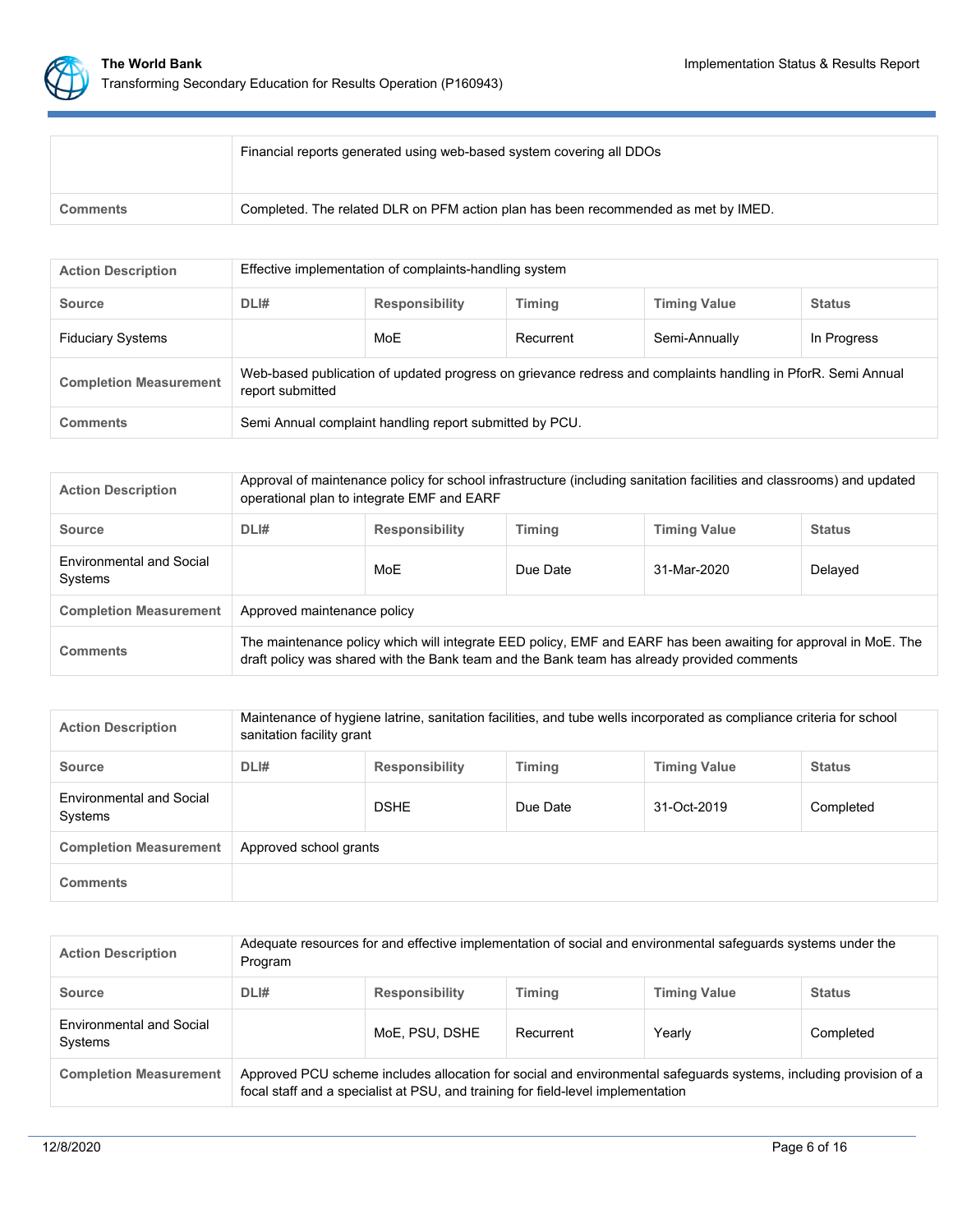

|                 | Annual implementation progress                                                                                                                                                                                                                              |
|-----------------|-------------------------------------------------------------------------------------------------------------------------------------------------------------------------------------------------------------------------------------------------------------|
| <b>Comments</b> | Annual implementation progress is being reported as part of the bi-annual review. Approved PSU scheme includes<br>allocation for social and environmental safeguards systems, including provision of a focal staff and a specialist at<br>PSU, and training |

#### **Risks**

# **Systematic Operations Risk-rating Tool**

| <b>Risk Category</b>                                            | Rating at Approval | <b>Previous Rating</b> | <b>Current Rating</b> |
|-----------------------------------------------------------------|--------------------|------------------------|-----------------------|
| <b>Political and Governance</b>                                 | Substantial        | Substantial            | Substantial           |
| Macroeconomic                                                   | Moderate           | Moderate               | Moderate              |
| Sector Strategies and Policies                                  | Substantial        | Substantial            | Substantial           |
| Technical Design of Project or Program                          | Substantial        | Substantial            | Substantial           |
| Institutional Capacity for Implementation and<br>Sustainability | Substantial        | Substantial            | Substantial           |
| Fiduciary                                                       | $\Box$ High        | $\Box$ High            | $\Box$ High           |
| <b>Environment and Social</b>                                   | Moderate           | $\square$ Low          | $\square$ Low         |
| <b>Stakeholders</b>                                             | Substantial        | Substantial            | Substantial           |
| Other                                                           | --                 | Substantial            | Substantial           |
| Overall                                                         | Substantial        | Substantial            | Substantial           |

**Comments** 

- Institutional risk remains substantial as 6 schemes still remain pending at MoF and hiring full time Program Coordinator(PC) could not be completed. Moreover, some other key positions in the Program Coordination Unit (PCU) such as Deputy Program Coordinator and Additional Program Coordinator still remains vacant. The Bank team was informed that Public Administration Ministry will deploy a full time coordinator for the program very soon
- Fiduciary risk remains high as the project is yet to hire a financial management specialist for DSHE and a procurement specialist for PCU. These hiring are in the final stage and is expected to be completed by December 2020. In the meantime, Bank team is providing dedicated technical assistance to the implementing agencies to ensure that fiduciary diligence is satisfactory
- Since the program is taking a sector wide approach and there are many stakeholders involved, the risk remains substantial as the project will need to closely coordinate with all line agencies throughout the program period. In order to mitigate this risk, the client has committed to organizing several consultation workshops and dissemination events in the coming months
- Other Risk Due to the COVID 19 crisis, government has decided to shut down all schools until December 2020 and public examinations have been cancelled. The Bank is closely working with MoE to support learning of students using both offline and online methods. Moving forward, Bank team has already engaged on a discussion to restructure TSER and channel funds for COVID emergency response

### **Results**

# **PDO Indicators by Objectives / Outcomes**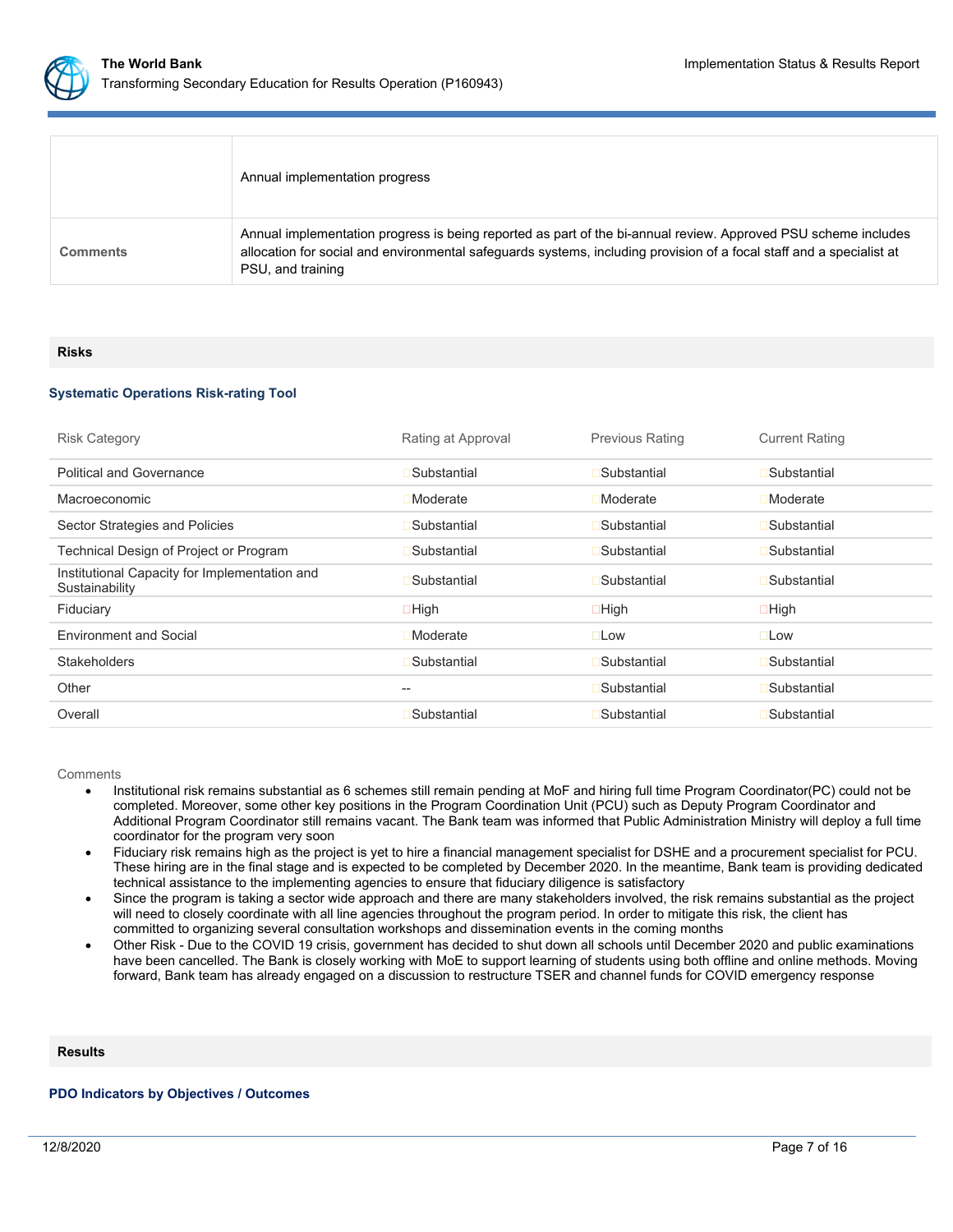

| Enhanced Quality of secondary education |                                                                                                                                 |                                                                                                                                                                                                                                                                                                                                                                                                                                                                                                                                                                                                                                                                                                                                                                                                                                                                                                                                                                                                                                             |                  |                   |  |  |
|-----------------------------------------|---------------------------------------------------------------------------------------------------------------------------------|---------------------------------------------------------------------------------------------------------------------------------------------------------------------------------------------------------------------------------------------------------------------------------------------------------------------------------------------------------------------------------------------------------------------------------------------------------------------------------------------------------------------------------------------------------------------------------------------------------------------------------------------------------------------------------------------------------------------------------------------------------------------------------------------------------------------------------------------------------------------------------------------------------------------------------------------------------------------------------------------------------------------------------------------|------------------|-------------------|--|--|
|                                         | ▶ Percentage of students achieving grade level competency in Grade 8 (Percentage, Custom)                                       |                                                                                                                                                                                                                                                                                                                                                                                                                                                                                                                                                                                                                                                                                                                                                                                                                                                                                                                                                                                                                                             |                  |                   |  |  |
|                                         | <b>Baseline</b>                                                                                                                 | Actual (Previous)                                                                                                                                                                                                                                                                                                                                                                                                                                                                                                                                                                                                                                                                                                                                                                                                                                                                                                                                                                                                                           | Actual (Current) | <b>End Target</b> |  |  |
| Value                                   | 0.00                                                                                                                            | 0.00                                                                                                                                                                                                                                                                                                                                                                                                                                                                                                                                                                                                                                                                                                                                                                                                                                                                                                                                                                                                                                        | 0.00             | 5.00              |  |  |
| Date                                    | 05-Mar-2018                                                                                                                     | 11-May-2020                                                                                                                                                                                                                                                                                                                                                                                                                                                                                                                                                                                                                                                                                                                                                                                                                                                                                                                                                                                                                                 | 16-Nov-2020      | 31-Dec-2022       |  |  |
| Comments                                |                                                                                                                                 | NASS (formerly known as LASI is a national representative survey of selected secondary education grades<br>for assessing system performance which has been introduced in secondary education in Bangladesh under<br>SEQAEP and carried out with support from independent specialized agencies. Year 1: LASI 2017 for Grade<br>8 will be conducted in 2017. The target for Grade 8 will be achieved if LASI results in 2017 show that at<br>least the following percentage of students achieve the Grade level competency in Grade 8: Bangla - 56%,<br>English - 51%; Math - 59% Year 3: The target for Grade 8 will be achieved if NASS results in 2019 show<br>that at least the following percentage of students achieve the Grade level competency in Grade 8: Bangla -<br>58%, English - 53%; Math - 61%. Year 5: The target for Grade 8 will be achieved if NASS results in 2021<br>show that at least the following percentage of students achieve the Grade level competency in Grade 8:<br>Bangla - 59%, English - 54%; Math - 62%. |                  |                   |  |  |
|                                         | □Percentage of students achieving grade level competency in Grade 8 in Bangla (Percentage, Custom Breakdown)<br><b>Baseline</b> | Actual (Previous)                                                                                                                                                                                                                                                                                                                                                                                                                                                                                                                                                                                                                                                                                                                                                                                                                                                                                                                                                                                                                           | Actual (Current) | <b>End Target</b> |  |  |
| Value                                   | 54.00                                                                                                                           | 54.00                                                                                                                                                                                                                                                                                                                                                                                                                                                                                                                                                                                                                                                                                                                                                                                                                                                                                                                                                                                                                                       | 54.00            | 59.00             |  |  |
| Date                                    | 05-Mar-2018                                                                                                                     | 11-May-2020                                                                                                                                                                                                                                                                                                                                                                                                                                                                                                                                                                                                                                                                                                                                                                                                                                                                                                                                                                                                                                 | 16-Nov-2020      | 31-Dec-2022       |  |  |
|                                         | □Percentage of students achieving grade level competency in Grade 8 in English (Percentage, Custom Breakdown)                   |                                                                                                                                                                                                                                                                                                                                                                                                                                                                                                                                                                                                                                                                                                                                                                                                                                                                                                                                                                                                                                             |                  |                   |  |  |
|                                         | <b>Baseline</b>                                                                                                                 | Actual (Previous)                                                                                                                                                                                                                                                                                                                                                                                                                                                                                                                                                                                                                                                                                                                                                                                                                                                                                                                                                                                                                           | Actual (Current) | <b>End Target</b> |  |  |
| Value                                   | 49.00                                                                                                                           | 49.00                                                                                                                                                                                                                                                                                                                                                                                                                                                                                                                                                                                                                                                                                                                                                                                                                                                                                                                                                                                                                                       | 49.00            | 54.00             |  |  |
| Date                                    | 05-Mar-2018                                                                                                                     | 11-May-2020                                                                                                                                                                                                                                                                                                                                                                                                                                                                                                                                                                                                                                                                                                                                                                                                                                                                                                                                                                                                                                 | 16-Nov-2020      | 31-Dec-2022       |  |  |
|                                         | □Percentage of students achieving grade level competency in Grade 8 in Maths (Percentage, Custom Breakdown)                     |                                                                                                                                                                                                                                                                                                                                                                                                                                                                                                                                                                                                                                                                                                                                                                                                                                                                                                                                                                                                                                             |                  |                   |  |  |
|                                         | <b>Baseline</b>                                                                                                                 | Actual (Previous)                                                                                                                                                                                                                                                                                                                                                                                                                                                                                                                                                                                                                                                                                                                                                                                                                                                                                                                                                                                                                           | Actual (Current) | End Target        |  |  |
| Value                                   | 57.00                                                                                                                           | 57.00                                                                                                                                                                                                                                                                                                                                                                                                                                                                                                                                                                                                                                                                                                                                                                                                                                                                                                                                                                                                                                       | 57.00            | 62.00             |  |  |
| Date                                    | 05-Mar-2018                                                                                                                     | 11-May-2020                                                                                                                                                                                                                                                                                                                                                                                                                                                                                                                                                                                                                                                                                                                                                                                                                                                                                                                                                                                                                                 | 16-Nov-2020      | 31-Dec-2022       |  |  |
| Enhanced Quality of secondary education |                                                                                                                                 |                                                                                                                                                                                                                                                                                                                                                                                                                                                                                                                                                                                                                                                                                                                                                                                                                                                                                                                                                                                                                                             |                  |                   |  |  |
|                                         | ▶ Percentage of schools with TST monitoring system in place (Percentage, Custom)                                                |                                                                                                                                                                                                                                                                                                                                                                                                                                                                                                                                                                                                                                                                                                                                                                                                                                                                                                                                                                                                                                             |                  |                   |  |  |
|                                         | <b>Baseline</b>                                                                                                                 | Actual (Previous)                                                                                                                                                                                                                                                                                                                                                                                                                                                                                                                                                                                                                                                                                                                                                                                                                                                                                                                                                                                                                           | Actual (Current) | End Target        |  |  |
| Value                                   | 0.00                                                                                                                            | 0.00                                                                                                                                                                                                                                                                                                                                                                                                                                                                                                                                                                                                                                                                                                                                                                                                                                                                                                                                                                                                                                        | 0.00             | 60.00             |  |  |
| Date                                    | 05-Mar-2018                                                                                                                     | 11-May-2020                                                                                                                                                                                                                                                                                                                                                                                                                                                                                                                                                                                                                                                                                                                                                                                                                                                                                                                                                                                                                                 | 16-Nov-2020      | 31-Dec-2022       |  |  |
| Comments                                |                                                                                                                                 | TST monitoring system will be considered implemented at an institution when (a) USEO signs MOU with<br>secondary institutions to implement the system according to agreed guidelines, (b) implements the TST                                                                                                                                                                                                                                                                                                                                                                                                                                                                                                                                                                                                                                                                                                                                                                                                                                |                  |                   |  |  |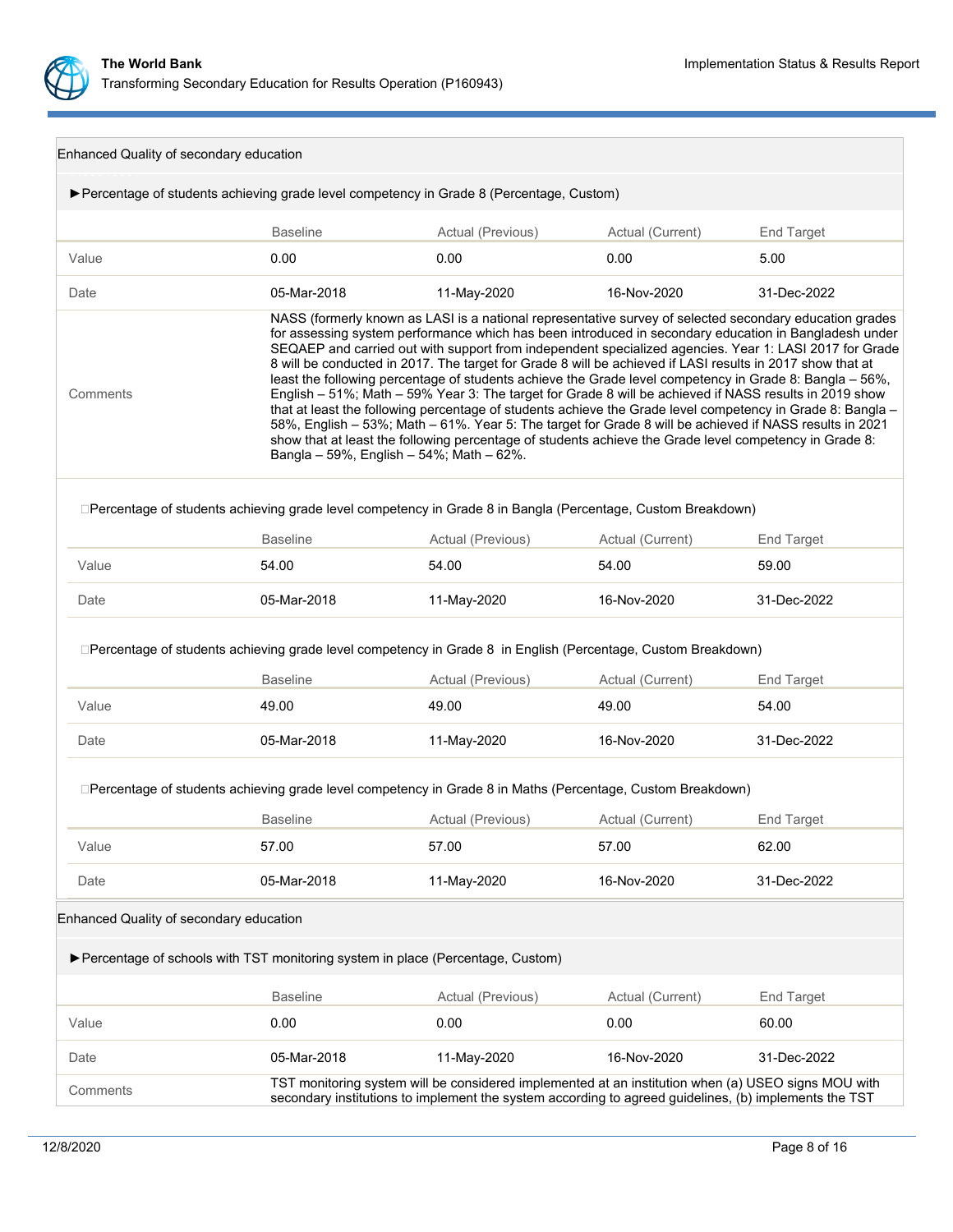

system consistent with the approved guidelines, (c) produces at least one TST monitoring report per semester which includes TST in at least five subjects (English, Bangla, Math, Science, and ICT/Computer) and is endorsed by SMC/MMC, (d) finding of the report is shared by SMC in the annual social audit program or annual parents gathering; and (e) TST monitoring practice and TST records are spot-checked at least once a semester by USEO. Schools include all existing secondary-level institutions under the Program.

#### Improved Equitable Access and Retention

| Grade 10 (of those started in Grade 6) retention rate (disaggregated) (Percentage, Custom)                                                                  |                                                                                                                                                                                                                                                                                                                                                                                                                                                                                                                                                                                                                                                                                                                                                                                                                                                                                                                                      |                                                                                                                                                                                                                                                                                                                                                                                                                                     |                  |             |  |
|-------------------------------------------------------------------------------------------------------------------------------------------------------------|--------------------------------------------------------------------------------------------------------------------------------------------------------------------------------------------------------------------------------------------------------------------------------------------------------------------------------------------------------------------------------------------------------------------------------------------------------------------------------------------------------------------------------------------------------------------------------------------------------------------------------------------------------------------------------------------------------------------------------------------------------------------------------------------------------------------------------------------------------------------------------------------------------------------------------------|-------------------------------------------------------------------------------------------------------------------------------------------------------------------------------------------------------------------------------------------------------------------------------------------------------------------------------------------------------------------------------------------------------------------------------------|------------------|-------------|--|
|                                                                                                                                                             | <b>Baseline</b>                                                                                                                                                                                                                                                                                                                                                                                                                                                                                                                                                                                                                                                                                                                                                                                                                                                                                                                      | Actual (Previous)                                                                                                                                                                                                                                                                                                                                                                                                                   | Actual (Current) | End Target  |  |
| Value                                                                                                                                                       | 69.00                                                                                                                                                                                                                                                                                                                                                                                                                                                                                                                                                                                                                                                                                                                                                                                                                                                                                                                                | 72.38                                                                                                                                                                                                                                                                                                                                                                                                                               | 72.38            | 75.00       |  |
| Date                                                                                                                                                        | 05-Mar-2018                                                                                                                                                                                                                                                                                                                                                                                                                                                                                                                                                                                                                                                                                                                                                                                                                                                                                                                          | 11-May-2020                                                                                                                                                                                                                                                                                                                                                                                                                         | 16-Nov-2020      | 31-Dec-2022 |  |
| Comments                                                                                                                                                    |                                                                                                                                                                                                                                                                                                                                                                                                                                                                                                                                                                                                                                                                                                                                                                                                                                                                                                                                      | Retention rate for Grade 10 means the proportion of beneficiary students who enrolled in Grade 6 reaching<br>Grade 10 without dropping out or repeating. Retention rate in a particular year will be calculated by the re-<br>constructed cohort method using the grade-wise promotion and transition data in most recent year. Data will<br>be disaggregated for girls and disadvantaged students (that is, stipend beneficiaries) |                  |             |  |
| □ Grade 10 retention rate - Girls (Percentage, Custom Breakdown)                                                                                            |                                                                                                                                                                                                                                                                                                                                                                                                                                                                                                                                                                                                                                                                                                                                                                                                                                                                                                                                      |                                                                                                                                                                                                                                                                                                                                                                                                                                     |                  |             |  |
|                                                                                                                                                             | <b>Baseline</b>                                                                                                                                                                                                                                                                                                                                                                                                                                                                                                                                                                                                                                                                                                                                                                                                                                                                                                                      | Actual (Previous)                                                                                                                                                                                                                                                                                                                                                                                                                   | Actual (Current) | End Target  |  |
| Value                                                                                                                                                       | 66.00                                                                                                                                                                                                                                                                                                                                                                                                                                                                                                                                                                                                                                                                                                                                                                                                                                                                                                                                | 70.81                                                                                                                                                                                                                                                                                                                                                                                                                               | 70.81            | 73.00       |  |
| Date                                                                                                                                                        | 05-Mar-2018                                                                                                                                                                                                                                                                                                                                                                                                                                                                                                                                                                                                                                                                                                                                                                                                                                                                                                                          | 11-May-2020                                                                                                                                                                                                                                                                                                                                                                                                                         | 16-Nov-2020      | 31-Dec-2022 |  |
| □ Grade 10 retention rate - disadvantaged (Percentage, Custom Supplement)                                                                                   | <b>Baseline</b>                                                                                                                                                                                                                                                                                                                                                                                                                                                                                                                                                                                                                                                                                                                                                                                                                                                                                                                      | Actual (Previous)                                                                                                                                                                                                                                                                                                                                                                                                                   | Actual (Current) | End Target  |  |
| Value                                                                                                                                                       | 62.00                                                                                                                                                                                                                                                                                                                                                                                                                                                                                                                                                                                                                                                                                                                                                                                                                                                                                                                                | 62.00                                                                                                                                                                                                                                                                                                                                                                                                                               | 62.00            | 70.00       |  |
| Strengthened governance and management                                                                                                                      |                                                                                                                                                                                                                                                                                                                                                                                                                                                                                                                                                                                                                                                                                                                                                                                                                                                                                                                                      |                                                                                                                                                                                                                                                                                                                                                                                                                                     |                  |             |  |
| ▶ Percentage of school grants utilized as per compliance guidelines according to GMS data and verified by citizen's feedback survey<br>(Percentage, Custom) |                                                                                                                                                                                                                                                                                                                                                                                                                                                                                                                                                                                                                                                                                                                                                                                                                                                                                                                                      |                                                                                                                                                                                                                                                                                                                                                                                                                                     |                  |             |  |
|                                                                                                                                                             | <b>Baseline</b>                                                                                                                                                                                                                                                                                                                                                                                                                                                                                                                                                                                                                                                                                                                                                                                                                                                                                                                      | Actual (Previous)                                                                                                                                                                                                                                                                                                                                                                                                                   | Actual (Current) | End Target  |  |
| Value                                                                                                                                                       | 0.00                                                                                                                                                                                                                                                                                                                                                                                                                                                                                                                                                                                                                                                                                                                                                                                                                                                                                                                                 | 0.00                                                                                                                                                                                                                                                                                                                                                                                                                                | 0.00             | 90.00       |  |
| Date                                                                                                                                                        | 05-Mar-2018                                                                                                                                                                                                                                                                                                                                                                                                                                                                                                                                                                                                                                                                                                                                                                                                                                                                                                                          | 11-May-2020                                                                                                                                                                                                                                                                                                                                                                                                                         | 16-Nov-2020      | 31-Dec-2022 |  |
| Comments                                                                                                                                                    | Grants are considered utilized when the funds disbursed are used for intended purpose (specific item in the<br>case of earmarked grant and eligible items according to manual and approved by SMC/MMC). This<br>information is based on administrative data generated through GMS. Citizens feedback survey means an<br>independent feedback survey of beneficiaries undertaken through reasonable sampling strategy, size,<br>method which his acceptable to the WB/DPs. Year 2-5: The target is considered achieved when (a) the<br>GMS data on total funds allocated to schools and funds utilized by schools for the intended purpose shows<br>the achievement of the result, (b) citizen feedback survey finding is consistent with GMS findings; (c) the<br>report findings and recommendations from the survey is disseminated to the beneficiaries; (d) Final report<br>approved by Steering Committee is shared with WB/DPs |                                                                                                                                                                                                                                                                                                                                                                                                                                     |                  |             |  |

**Intermediate Results Indicators by Results Areas**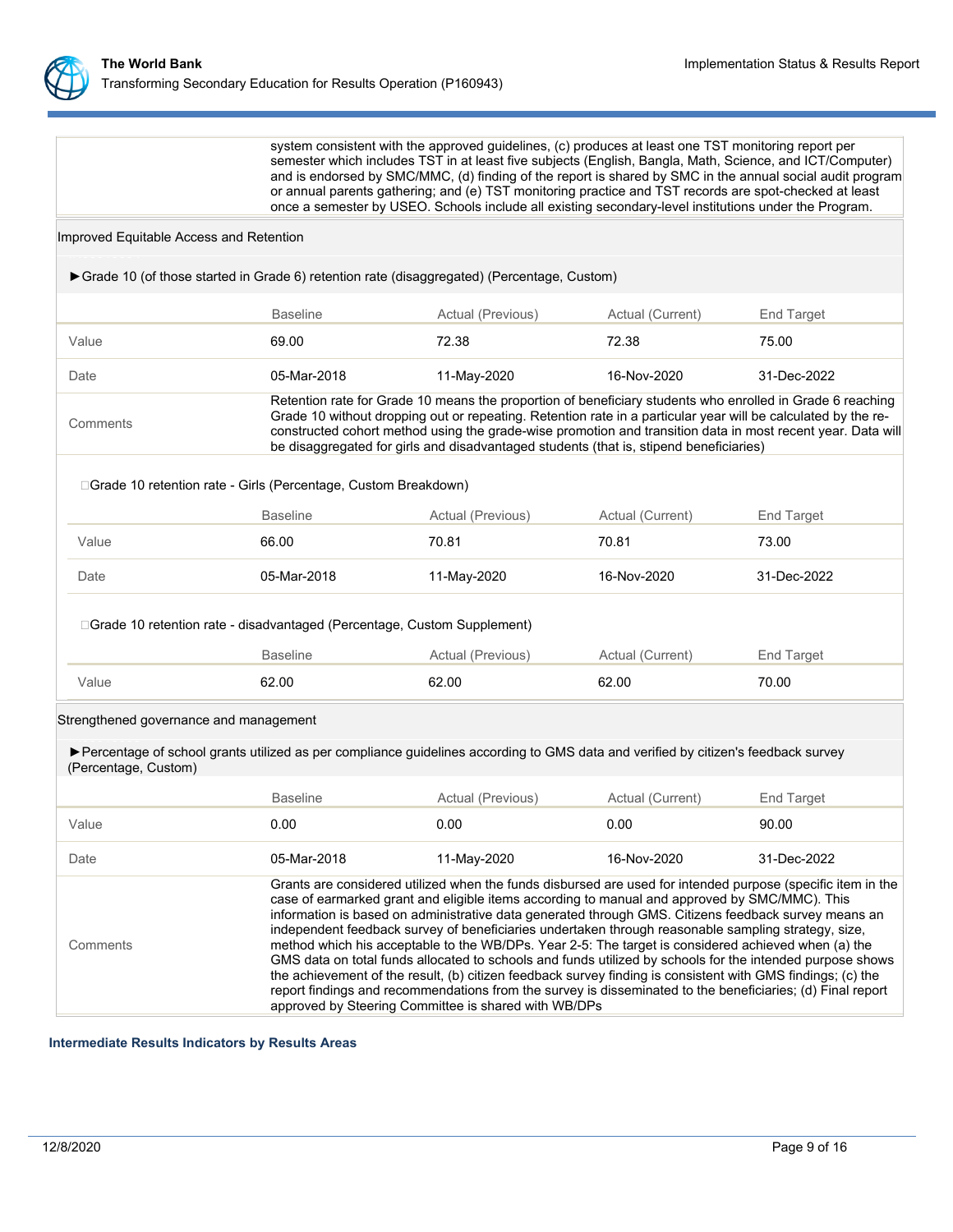

|  | Enhanced Quality of secondary education |  |
|--|-----------------------------------------|--|
|  |                                         |  |

| Cumulative number of teachers and institution heads trained (pre-service, in-service and CPD) in Grades 6-12 (core results indicator)<br>(Number, Custom) |                                                                                                                                                                                                                                                                                                                                                                                                                                                                                                                                                                                                                                                                                                                                                                                                                                                                                                                                                                                              |                                                                                                                                                                                                                                                                                                                          |                                                         |                                                    |  |
|-----------------------------------------------------------------------------------------------------------------------------------------------------------|----------------------------------------------------------------------------------------------------------------------------------------------------------------------------------------------------------------------------------------------------------------------------------------------------------------------------------------------------------------------------------------------------------------------------------------------------------------------------------------------------------------------------------------------------------------------------------------------------------------------------------------------------------------------------------------------------------------------------------------------------------------------------------------------------------------------------------------------------------------------------------------------------------------------------------------------------------------------------------------------|--------------------------------------------------------------------------------------------------------------------------------------------------------------------------------------------------------------------------------------------------------------------------------------------------------------------------|---------------------------------------------------------|----------------------------------------------------|--|
|                                                                                                                                                           | <b>Baseline</b>                                                                                                                                                                                                                                                                                                                                                                                                                                                                                                                                                                                                                                                                                                                                                                                                                                                                                                                                                                              | Actual (Previous)                                                                                                                                                                                                                                                                                                        | Actual (Current)                                        | End Target                                         |  |
| Value                                                                                                                                                     | 0.00                                                                                                                                                                                                                                                                                                                                                                                                                                                                                                                                                                                                                                                                                                                                                                                                                                                                                                                                                                                         | 0.00                                                                                                                                                                                                                                                                                                                     | 0.00                                                    | 500,000.00                                         |  |
| Date                                                                                                                                                      | 05-Mar-2018                                                                                                                                                                                                                                                                                                                                                                                                                                                                                                                                                                                                                                                                                                                                                                                                                                                                                                                                                                                  | 11-May-2020                                                                                                                                                                                                                                                                                                              | 16-Nov-2020                                             | 31-Dec-2022                                        |  |
| Comments                                                                                                                                                  |                                                                                                                                                                                                                                                                                                                                                                                                                                                                                                                                                                                                                                                                                                                                                                                                                                                                                                                                                                                              | Number of teachers and institution heads who receive pre-service, in-service or CPD training under the<br>Program (cumulative), including (a) those who received B. Ed. in public and private TTCs; (b) those who<br>received any in-service and CPD teacher trainings; and (c) those who received any training at NAEM. |                                                         |                                                    |  |
| >Number of targeted schools with additional qualified and trained subject teachers deployed in English, Math and Science (Number,<br>Custom)              |                                                                                                                                                                                                                                                                                                                                                                                                                                                                                                                                                                                                                                                                                                                                                                                                                                                                                                                                                                                              |                                                                                                                                                                                                                                                                                                                          |                                                         |                                                    |  |
|                                                                                                                                                           | <b>Baseline</b>                                                                                                                                                                                                                                                                                                                                                                                                                                                                                                                                                                                                                                                                                                                                                                                                                                                                                                                                                                              | Actual (Previous)                                                                                                                                                                                                                                                                                                        | Actual (Current)                                        | End Target                                         |  |
| Value                                                                                                                                                     | 2,000.00                                                                                                                                                                                                                                                                                                                                                                                                                                                                                                                                                                                                                                                                                                                                                                                                                                                                                                                                                                                     | 2,000.00                                                                                                                                                                                                                                                                                                                 | 2,000.00                                                | 6,500.00                                           |  |
| Date                                                                                                                                                      | 05-Mar-2018                                                                                                                                                                                                                                                                                                                                                                                                                                                                                                                                                                                                                                                                                                                                                                                                                                                                                                                                                                                  | 11-May-2020                                                                                                                                                                                                                                                                                                              | 16-Nov-2020                                             | 31-Dec-2022                                        |  |
| Comments                                                                                                                                                  | Deployment of qualified subject teachers involves the following activities: (a) identification of subject-wise<br>teachers in target schools, (b) deployment from existing pool of teachers where feasible, (c) enlisting of<br>qualified teachers through online application process, (d) placement of qualified teachers in needy schools,<br>(e) contracting of the deployed teachers by concerned SMC, (f) orientation of deployed teachers and SMC<br>chair/representative, (g) training of newly deployed teachers on pedagogy. The yearly targets will be<br>considered achieved when the SEDP implementation progress report provides detailed information on (a)<br>the key activities of deployment process, (b) fulfillment of eligibility and other compliance criteria. (c)<br>teachers are physically deployed to schools according to needs criteria outlined in the strategic plan; (d)<br>Evidence of deployment is supported by field verification report on sample basis. |                                                                                                                                                                                                                                                                                                                          |                                                         |                                                    |  |
| Number of institutions implementing the DRS program (Number, Custom)                                                                                      |                                                                                                                                                                                                                                                                                                                                                                                                                                                                                                                                                                                                                                                                                                                                                                                                                                                                                                                                                                                              |                                                                                                                                                                                                                                                                                                                          |                                                         |                                                    |  |
|                                                                                                                                                           | <b>Baseline</b>                                                                                                                                                                                                                                                                                                                                                                                                                                                                                                                                                                                                                                                                                                                                                                                                                                                                                                                                                                              | Actual (Previous)                                                                                                                                                                                                                                                                                                        | Actual (Current)                                        | <b>End Target</b>                                  |  |
| Value                                                                                                                                                     | 11,982.00                                                                                                                                                                                                                                                                                                                                                                                                                                                                                                                                                                                                                                                                                                                                                                                                                                                                                                                                                                                    | 11,982.00                                                                                                                                                                                                                                                                                                                | 11,982.00                                               | 30,000.00                                          |  |
| Date                                                                                                                                                      | 05-Mar-2018                                                                                                                                                                                                                                                                                                                                                                                                                                                                                                                                                                                                                                                                                                                                                                                                                                                                                                                                                                                  | 11-May-2020                                                                                                                                                                                                                                                                                                              | 16-Nov-2020                                             | 31-Dec-2022                                        |  |
| Comments                                                                                                                                                  | institutions implementing the DRS program.                                                                                                                                                                                                                                                                                                                                                                                                                                                                                                                                                                                                                                                                                                                                                                                                                                                                                                                                                   | Provision of DRS Program will be supported under the Program. The indicator will track the number of                                                                                                                                                                                                                     |                                                         |                                                    |  |
| ▶ Percentage improvement in Reading Skills proficiency (Percentage, Custom)                                                                               |                                                                                                                                                                                                                                                                                                                                                                                                                                                                                                                                                                                                                                                                                                                                                                                                                                                                                                                                                                                              |                                                                                                                                                                                                                                                                                                                          |                                                         |                                                    |  |
|                                                                                                                                                           | <b>Baseline</b>                                                                                                                                                                                                                                                                                                                                                                                                                                                                                                                                                                                                                                                                                                                                                                                                                                                                                                                                                                              | Actual (Previous)                                                                                                                                                                                                                                                                                                        | Actual (Current)                                        | <b>End Target</b>                                  |  |
| Value                                                                                                                                                     | 0.00                                                                                                                                                                                                                                                                                                                                                                                                                                                                                                                                                                                                                                                                                                                                                                                                                                                                                                                                                                                         | 0.00                                                                                                                                                                                                                                                                                                                     | 0.00                                                    | 10.00                                              |  |
| Date                                                                                                                                                      | 05-Mar-2018                                                                                                                                                                                                                                                                                                                                                                                                                                                                                                                                                                                                                                                                                                                                                                                                                                                                                                                                                                                  | 11-May-2020                                                                                                                                                                                                                                                                                                              | 16-Nov-2020                                             | 31-Dec-2022                                        |  |
| Comments                                                                                                                                                  |                                                                                                                                                                                                                                                                                                                                                                                                                                                                                                                                                                                                                                                                                                                                                                                                                                                                                                                                                                                              | Reading skills include the reading level of students in terms of comprehension, and specific items will be as<br>specified in LASI survey 2017. The yearly results of the overall average reading proficiency score of Grade<br>8 students will be tracked and compared to the baseline (LASI 2017).                     |                                                         |                                                    |  |
| NASS implementation (Text, Custom)                                                                                                                        |                                                                                                                                                                                                                                                                                                                                                                                                                                                                                                                                                                                                                                                                                                                                                                                                                                                                                                                                                                                              |                                                                                                                                                                                                                                                                                                                          |                                                         |                                                    |  |
|                                                                                                                                                           | <b>Baseline</b>                                                                                                                                                                                                                                                                                                                                                                                                                                                                                                                                                                                                                                                                                                                                                                                                                                                                                                                                                                              | Actual (Previous)                                                                                                                                                                                                                                                                                                        | Actual (Current)                                        | <b>End Target</b>                                  |  |
| Value                                                                                                                                                     | LASI 2017 completed                                                                                                                                                                                                                                                                                                                                                                                                                                                                                                                                                                                                                                                                                                                                                                                                                                                                                                                                                                          | LASI 2017 completed                                                                                                                                                                                                                                                                                                      | LASI 2019 completed,<br>but dissemination is<br>pending | NASS 2021 results<br>analyzed,<br>disseminated and |  |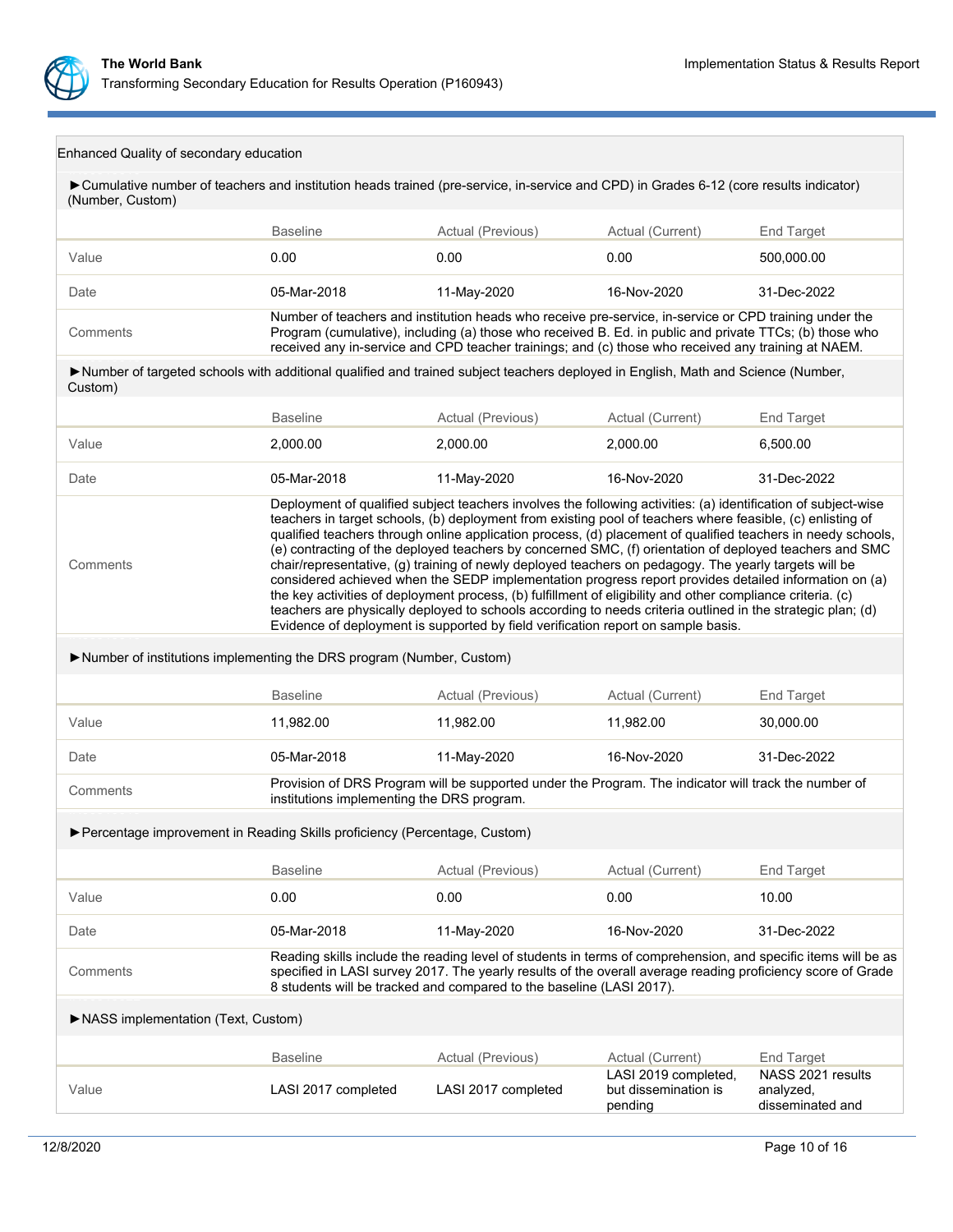

|                                         | □ Gross Enrolment Rate in Higher secondary (Girls) (Amount(USD), Custom Breakdown)<br><b>Baseline</b>                         | Actual (Previous)                                                                                                                                                                                                                                                                                                                                                                                                                                                                                                                                                                                       | Actual (Current) | <b>End Target</b>                 |  |  |  |  |
|-----------------------------------------|-------------------------------------------------------------------------------------------------------------------------------|---------------------------------------------------------------------------------------------------------------------------------------------------------------------------------------------------------------------------------------------------------------------------------------------------------------------------------------------------------------------------------------------------------------------------------------------------------------------------------------------------------------------------------------------------------------------------------------------------------|------------------|-----------------------------------|--|--|--|--|
| Comments                                |                                                                                                                               | group that officially corresponds to the same level (disaggregated).                                                                                                                                                                                                                                                                                                                                                                                                                                                                                                                                    |                  |                                   |  |  |  |  |
| Date                                    | 05-Mar-2018                                                                                                                   | 11-May-2020<br>The number of children enrolled in secondary level, regardless of age, divided by the population of the age                                                                                                                                                                                                                                                                                                                                                                                                                                                                              | 16-Nov-2020      | 31-Dec-2022                       |  |  |  |  |
| Value                                   | 39.00                                                                                                                         | 39.00                                                                                                                                                                                                                                                                                                                                                                                                                                                                                                                                                                                                   | 39.00            | 47.00                             |  |  |  |  |
|                                         | <b>Baseline</b>                                                                                                               | Actual (Previous)                                                                                                                                                                                                                                                                                                                                                                                                                                                                                                                                                                                       | Actual (Current) | End Target                        |  |  |  |  |
| Improved Equitable Access and Retention | Gross Enrollment Rate in Higher secondary (disaggregated) (Percentage, Custom)                                                |                                                                                                                                                                                                                                                                                                                                                                                                                                                                                                                                                                                                         |                  |                                   |  |  |  |  |
|                                         |                                                                                                                               |                                                                                                                                                                                                                                                                                                                                                                                                                                                                                                                                                                                                         |                  |                                   |  |  |  |  |
| Comments                                |                                                                                                                               |                                                                                                                                                                                                                                                                                                                                                                                                                                                                                                                                                                                                         |                  |                                   |  |  |  |  |
| Date                                    | 01-Jan-2018                                                                                                                   |                                                                                                                                                                                                                                                                                                                                                                                                                                                                                                                                                                                                         | 02-Dec-2020      | 31-Dec-2022                       |  |  |  |  |
| Value                                   | 0.00                                                                                                                          |                                                                                                                                                                                                                                                                                                                                                                                                                                                                                                                                                                                                         | 1.00             | 2.00                              |  |  |  |  |
|                                         | <b>Baseline</b>                                                                                                               | Actual (Previous)                                                                                                                                                                                                                                                                                                                                                                                                                                                                                                                                                                                       | Actual (Current) | End Target                        |  |  |  |  |
|                                         | ► Large-scale primary/secondary learning assessments completed (Number, Custom)                                               |                                                                                                                                                                                                                                                                                                                                                                                                                                                                                                                                                                                                         |                  |                                   |  |  |  |  |
| Value                                   | 0.00                                                                                                                          | $-$                                                                                                                                                                                                                                                                                                                                                                                                                                                                                                                                                                                                     | 6,973,028.00     | 7,290,000.00                      |  |  |  |  |
|                                         | □Students benefiting from direct interventions to enhance learning - Female (Number, Corporate Supplement)<br><b>Baseline</b> | Actual (Previous)                                                                                                                                                                                                                                                                                                                                                                                                                                                                                                                                                                                       | Actual (Current) | <b>End Target</b>                 |  |  |  |  |
| Comments                                |                                                                                                                               |                                                                                                                                                                                                                                                                                                                                                                                                                                                                                                                                                                                                         |                  |                                   |  |  |  |  |
| Date                                    | 01-Jan-2018                                                                                                                   |                                                                                                                                                                                                                                                                                                                                                                                                                                                                                                                                                                                                         | 02-Dec-2020      | 31-Dec-2022                       |  |  |  |  |
| Value                                   | 0.00                                                                                                                          |                                                                                                                                                                                                                                                                                                                                                                                                                                                                                                                                                                                                         | 13,000,000.00    | 13,500,000.00                     |  |  |  |  |
|                                         | <b>Baseline</b>                                                                                                               | Actual (Previous)                                                                                                                                                                                                                                                                                                                                                                                                                                                                                                                                                                                       | Actual (Current) | End Target                        |  |  |  |  |
|                                         | Students benefiting from direct interventions to enhance learning (Number, Corporate)                                         |                                                                                                                                                                                                                                                                                                                                                                                                                                                                                                                                                                                                         |                  |                                   |  |  |  |  |
| Comments                                |                                                                                                                               | Year 1,3 and 5: This target is considered achieved when (a) LASI/ NASS assignment is carried out<br>independently (b) a report on the analysis of NASS 2021 is prepared based on available data (c) findings of<br>the report is disseminated within MOE and other appropriate stakeholders (d) a plan of action to feedback<br>into system improvement implementation is prepared and resources provided and (e) final action plan is<br>endorsed by the Steering Committee and signed minutes of Steering Committee is shared with DPs. Year 3<br>and 4: NASS assignment is carried out independently |                  |                                   |  |  |  |  |
| Date                                    | 05-Mar-2018                                                                                                                   | 11-May-2020                                                                                                                                                                                                                                                                                                                                                                                                                                                                                                                                                                                             | 16-Nov-2020      | 31-Dec-2022                       |  |  |  |  |
|                                         |                                                                                                                               |                                                                                                                                                                                                                                                                                                                                                                                                                                                                                                                                                                                                         |                  | quality and system<br>improvement |  |  |  |  |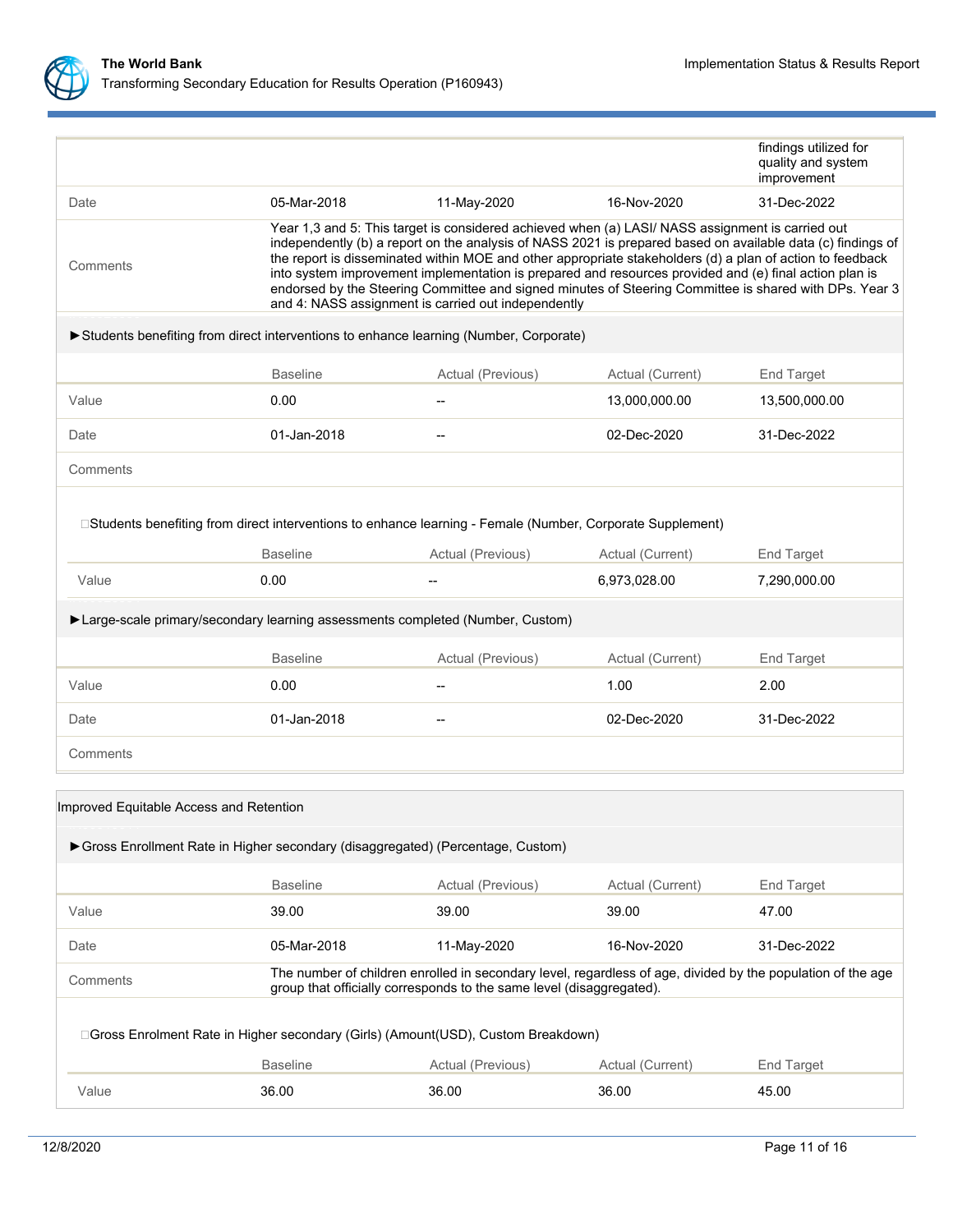

|                                                                                                                                                                                                                                                                                                                                                                                                                                                                                                                                                                                                                                                                                                                                                                                                                                                                               |                                                          |                                                                                                                                      | 31-Dec-2022                                                                                                                                                                                                                                                                                                                                                                                                                                                                                                                                                                                                                                                                                                                                                                                                                                                                                                                                                                                                                                                                                                                                                                                                                                                                                                                                                                                                                                                                                                                                                                                                                                                                                                                                                                                                                                                                                                                                                                                                                                                                                                                                                                            |  |
|-------------------------------------------------------------------------------------------------------------------------------------------------------------------------------------------------------------------------------------------------------------------------------------------------------------------------------------------------------------------------------------------------------------------------------------------------------------------------------------------------------------------------------------------------------------------------------------------------------------------------------------------------------------------------------------------------------------------------------------------------------------------------------------------------------------------------------------------------------------------------------|----------------------------------------------------------|--------------------------------------------------------------------------------------------------------------------------------------|----------------------------------------------------------------------------------------------------------------------------------------------------------------------------------------------------------------------------------------------------------------------------------------------------------------------------------------------------------------------------------------------------------------------------------------------------------------------------------------------------------------------------------------------------------------------------------------------------------------------------------------------------------------------------------------------------------------------------------------------------------------------------------------------------------------------------------------------------------------------------------------------------------------------------------------------------------------------------------------------------------------------------------------------------------------------------------------------------------------------------------------------------------------------------------------------------------------------------------------------------------------------------------------------------------------------------------------------------------------------------------------------------------------------------------------------------------------------------------------------------------------------------------------------------------------------------------------------------------------------------------------------------------------------------------------------------------------------------------------------------------------------------------------------------------------------------------------------------------------------------------------------------------------------------------------------------------------------------------------------------------------------------------------------------------------------------------------------------------------------------------------------------------------------------------------|--|
|                                                                                                                                                                                                                                                                                                                                                                                                                                                                                                                                                                                                                                                                                                                                                                                                                                                                               |                                                          |                                                                                                                                      |                                                                                                                                                                                                                                                                                                                                                                                                                                                                                                                                                                                                                                                                                                                                                                                                                                                                                                                                                                                                                                                                                                                                                                                                                                                                                                                                                                                                                                                                                                                                                                                                                                                                                                                                                                                                                                                                                                                                                                                                                                                                                                                                                                                        |  |
|                                                                                                                                                                                                                                                                                                                                                                                                                                                                                                                                                                                                                                                                                                                                                                                                                                                                               |                                                          |                                                                                                                                      |                                                                                                                                                                                                                                                                                                                                                                                                                                                                                                                                                                                                                                                                                                                                                                                                                                                                                                                                                                                                                                                                                                                                                                                                                                                                                                                                                                                                                                                                                                                                                                                                                                                                                                                                                                                                                                                                                                                                                                                                                                                                                                                                                                                        |  |
| <b>Baseline</b>                                                                                                                                                                                                                                                                                                                                                                                                                                                                                                                                                                                                                                                                                                                                                                                                                                                               | Actual (Previous)                                        | Actual (Current)                                                                                                                     | <b>End Target</b>                                                                                                                                                                                                                                                                                                                                                                                                                                                                                                                                                                                                                                                                                                                                                                                                                                                                                                                                                                                                                                                                                                                                                                                                                                                                                                                                                                                                                                                                                                                                                                                                                                                                                                                                                                                                                                                                                                                                                                                                                                                                                                                                                                      |  |
| Currently, no student level<br>incentives are provided for<br>cycle completion                                                                                                                                                                                                                                                                                                                                                                                                                                                                                                                                                                                                                                                                                                                                                                                                | level incentives are<br>provided for cycle<br>completion | level incentives are<br>provided for cycle<br>completion                                                                             | 90% of recipients of<br>cycle completion<br>bonus meet<br>compliance standards                                                                                                                                                                                                                                                                                                                                                                                                                                                                                                                                                                                                                                                                                                                                                                                                                                                                                                                                                                                                                                                                                                                                                                                                                                                                                                                                                                                                                                                                                                                                                                                                                                                                                                                                                                                                                                                                                                                                                                                                                                                                                                         |  |
| 05-Mar-2018                                                                                                                                                                                                                                                                                                                                                                                                                                                                                                                                                                                                                                                                                                                                                                                                                                                                   | 05-Mar-2018                                              | 16-Nov-2020                                                                                                                          | 31-Dec-2022                                                                                                                                                                                                                                                                                                                                                                                                                                                                                                                                                                                                                                                                                                                                                                                                                                                                                                                                                                                                                                                                                                                                                                                                                                                                                                                                                                                                                                                                                                                                                                                                                                                                                                                                                                                                                                                                                                                                                                                                                                                                                                                                                                            |  |
| School grants to promote cycle completion (detailed operation modalities will be defined in the operations<br>manual) means a completion bonus scheme with the following elements: (a) beneficiary selection based on<br>evidence of completing grade 8, 10 or 12, (b) disbursement of completion bonus to eligible beneficiaries<br>based on award conformation forms (ACF), (c)engagement of partner agencies (commercial bank), and (d)<br>system of compliance verification through GMS. The school grants to promote cycle completion will be<br>considered implemented when: (a) completion bonus recipients are screened and selected at institutions in<br>the upazila according to the approved guidelines; and (b) the disbursement of completion bonus has<br>reached the accounts of recipients based on ACF. Year 3-5: Sample-based verification surveys will be |                                                          |                                                                                                                                      |                                                                                                                                                                                                                                                                                                                                                                                                                                                                                                                                                                                                                                                                                                                                                                                                                                                                                                                                                                                                                                                                                                                                                                                                                                                                                                                                                                                                                                                                                                                                                                                                                                                                                                                                                                                                                                                                                                                                                                                                                                                                                                                                                                                        |  |
|                                                                                                                                                                                                                                                                                                                                                                                                                                                                                                                                                                                                                                                                                                                                                                                                                                                                               |                                                          |                                                                                                                                      |                                                                                                                                                                                                                                                                                                                                                                                                                                                                                                                                                                                                                                                                                                                                                                                                                                                                                                                                                                                                                                                                                                                                                                                                                                                                                                                                                                                                                                                                                                                                                                                                                                                                                                                                                                                                                                                                                                                                                                                                                                                                                                                                                                                        |  |
| <b>Baseline</b>                                                                                                                                                                                                                                                                                                                                                                                                                                                                                                                                                                                                                                                                                                                                                                                                                                                               | Actual (Previous)                                        | Actual (Current)                                                                                                                     | <b>End Target</b>                                                                                                                                                                                                                                                                                                                                                                                                                                                                                                                                                                                                                                                                                                                                                                                                                                                                                                                                                                                                                                                                                                                                                                                                                                                                                                                                                                                                                                                                                                                                                                                                                                                                                                                                                                                                                                                                                                                                                                                                                                                                                                                                                                      |  |
| is higher in secondary<br>education                                                                                                                                                                                                                                                                                                                                                                                                                                                                                                                                                                                                                                                                                                                                                                                                                                           | is higher in secondary<br>education                      | is with MoF awaiting<br>final approval                                                                                               | <b>Adolescent Girls</b><br>Program implemented<br>in all divisions                                                                                                                                                                                                                                                                                                                                                                                                                                                                                                                                                                                                                                                                                                                                                                                                                                                                                                                                                                                                                                                                                                                                                                                                                                                                                                                                                                                                                                                                                                                                                                                                                                                                                                                                                                                                                                                                                                                                                                                                                                                                                                                     |  |
| 05-Mar-2018                                                                                                                                                                                                                                                                                                                                                                                                                                                                                                                                                                                                                                                                                                                                                                                                                                                                   | 05-Mar-2018                                              | 16-Nov-2020                                                                                                                          | 31-Dec-2022                                                                                                                                                                                                                                                                                                                                                                                                                                                                                                                                                                                                                                                                                                                                                                                                                                                                                                                                                                                                                                                                                                                                                                                                                                                                                                                                                                                                                                                                                                                                                                                                                                                                                                                                                                                                                                                                                                                                                                                                                                                                                                                                                                            |  |
|                                                                                                                                                                                                                                                                                                                                                                                                                                                                                                                                                                                                                                                                                                                                                                                                                                                                               |                                                          |                                                                                                                                      |                                                                                                                                                                                                                                                                                                                                                                                                                                                                                                                                                                                                                                                                                                                                                                                                                                                                                                                                                                                                                                                                                                                                                                                                                                                                                                                                                                                                                                                                                                                                                                                                                                                                                                                                                                                                                                                                                                                                                                                                                                                                                                                                                                                        |  |
|                                                                                                                                                                                                                                                                                                                                                                                                                                                                                                                                                                                                                                                                                                                                                                                                                                                                               | 05-Mar-2018<br>Drop-out rate among girls                 | 11-May-2020<br>Currently, no student<br>Implementation of Adolescent Girls Program (AGP) (Text, Custom)<br>Drop-out rate among girls | 16-Nov-2020<br>Implementation of school grants to promote cycle completion at each level of secondary (junior secondary, secondary and higher<br>Currently, no student<br>conducted on beneficiary students to verify the compliance with eligibility criteria.<br>AGP program scheme<br>AGP is a special scheme targeting dropouts among female students, and include, among other things,<br>monetary incentives for girls, separate girls' toilets, counseling and awareness raising. AGP will be designed<br>in partnership with Ministry of Health (MOHFW) and other partners including NGOs. Year 1: This target is<br>considered achieved when the following conditions are met: (a) AGP design is prepared in consultation with<br>MOHFW, (b) AGP includes (i) key features of interventions, (ii) roles and responsibilities of education<br>agencies, institutions, health agencies, and other partners, (iii) costed annual action plan, and (iv) evaluation<br>plan, and (c) AGP is approved by Program Steering Committee (PSC). AGP will be considered implemented<br>at an institution when (a) target institutions are identified and MOU with SMC is signed, (b) institution head<br>and at least one female teacher assigned to the program are trained for the implementation of the program;<br>(c) a student/girls committee is formed for the purpose of the AGP; and (d) at least one of the program<br>activities has been initiated at the institution (for example, organizing awareness raising or counseling,<br>construction of girls' toilet). Year 3: The target is considered achieved when (a) AGP is implemented in at<br>least 80% of all institutions in two selected divisions; and (b) a third party verification on randomly selected<br>sample of institutions confirms the implementation of AGP in those institutions. Year 5: The target is<br>considered achieved when (a) AGP is implemented in all divisions; (b) EMIS report provides the evidence of<br>AGP implementation at institutions; and (c) a third party verification on randomly selected sample of<br>institutions confirm the implementation of AGP in those institutions. |  |

| Strengthened governance and management                |                                               |                                               |                                               |                                                     |
|-------------------------------------------------------|-----------------------------------------------|-----------------------------------------------|-----------------------------------------------|-----------------------------------------------------|
| Enhanced Fiduciary and Data Management (Text, Custom) |                                               |                                               |                                               |                                                     |
|                                                       | <b>Baseline</b>                               | Actual (Previous)                             | Actual (Current)                              | End Target                                          |
| Value                                                 | Enhanced fiduciary<br>system is not in place. | Enhanced fiduciary<br>system is not in place. | Enhanced fiduciary<br>system is not in place. | IBAS++ is used<br>nationally in all DDOs<br>of SEDP |
|                                                       | MoE as a pilot ministry for<br>iBAS++         | MoE as a pilot ministry<br>for $iBAS++$       | MoE as a pilot ministry<br>for $iBAS++$       | 100% of non-ICB<br>contracts initiated and          |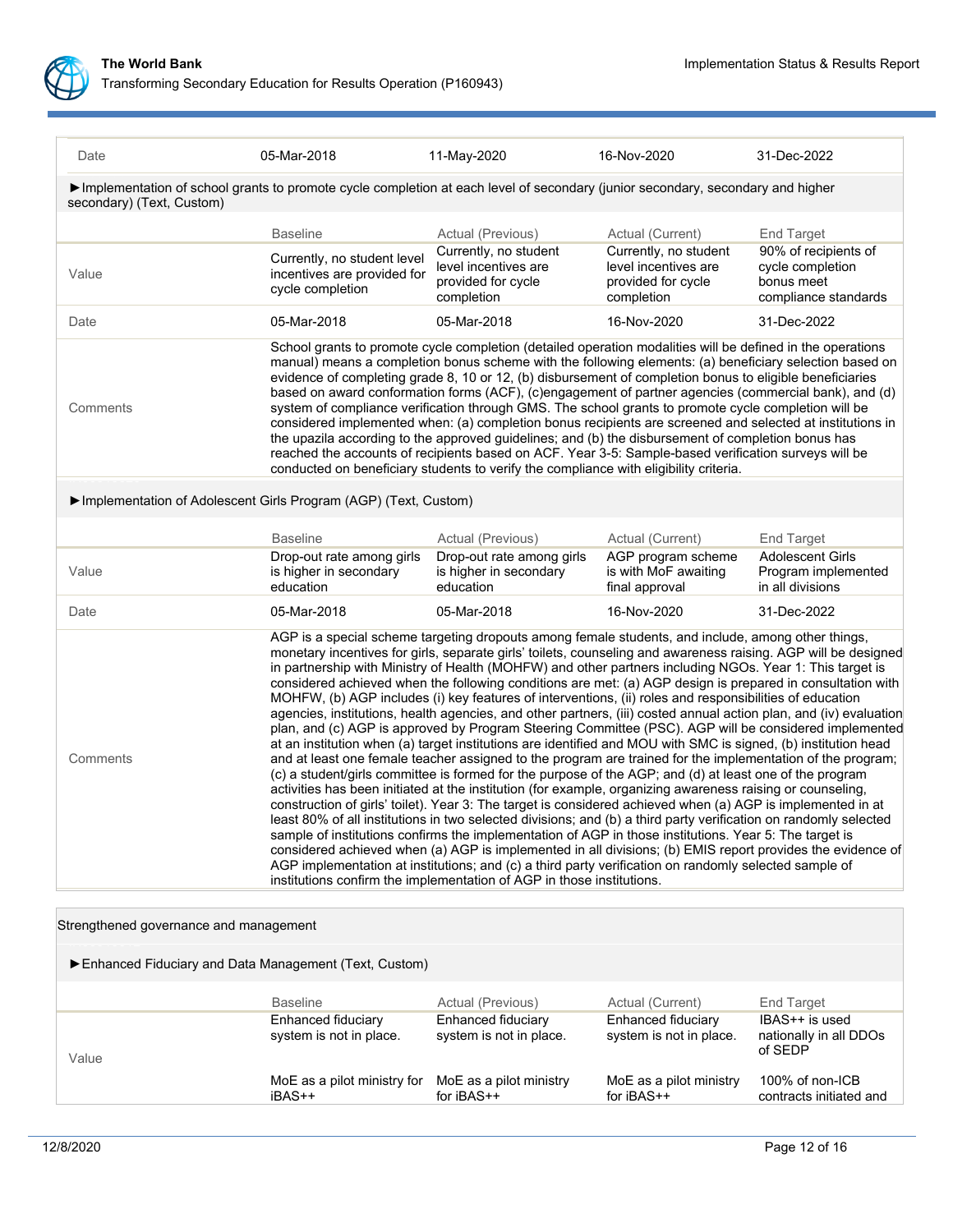

|                                                                                                                       | eGP introduced to DSHE                                                                                                                                                                                                                                                                                                                                                                                                                                                                                                                                                                                                                                                                                                                                                                                                                                                                                                                                                                                                                                                                                                                                                                                                                                                                                                                                                                                                                                                                                                                                                                                                                                                                                                                                                                                                                                                                                                                                                                                                                                                                                                                                                                                                                                                                                                                                                                                                                                                                                                                                                                                                                                                                                                                                                                                                                                                                                                                                                                                                                                                                                                                                                                                                                  | eGP introduced to DSHE                                                                                                                                                                                                                                                                                                                                                                                                                                                                                                                                                                                                                                                                                                                                                                                                                                                                                                                                                                                                                                                                                                                                                                                                                                                                                                                                                                                                                                                                                                                                                                                                                                                                                                                                                              | eGP introduced to<br><b>DSHE</b> | completed through<br>eGP                           |  |
|-----------------------------------------------------------------------------------------------------------------------|-----------------------------------------------------------------------------------------------------------------------------------------------------------------------------------------------------------------------------------------------------------------------------------------------------------------------------------------------------------------------------------------------------------------------------------------------------------------------------------------------------------------------------------------------------------------------------------------------------------------------------------------------------------------------------------------------------------------------------------------------------------------------------------------------------------------------------------------------------------------------------------------------------------------------------------------------------------------------------------------------------------------------------------------------------------------------------------------------------------------------------------------------------------------------------------------------------------------------------------------------------------------------------------------------------------------------------------------------------------------------------------------------------------------------------------------------------------------------------------------------------------------------------------------------------------------------------------------------------------------------------------------------------------------------------------------------------------------------------------------------------------------------------------------------------------------------------------------------------------------------------------------------------------------------------------------------------------------------------------------------------------------------------------------------------------------------------------------------------------------------------------------------------------------------------------------------------------------------------------------------------------------------------------------------------------------------------------------------------------------------------------------------------------------------------------------------------------------------------------------------------------------------------------------------------------------------------------------------------------------------------------------------------------------------------------------------------------------------------------------------------------------------------------------------------------------------------------------------------------------------------------------------------------------------------------------------------------------------------------------------------------------------------------------------------------------------------------------------------------------------------------------------------------------------------------------------------------------------------------------|-------------------------------------------------------------------------------------------------------------------------------------------------------------------------------------------------------------------------------------------------------------------------------------------------------------------------------------------------------------------------------------------------------------------------------------------------------------------------------------------------------------------------------------------------------------------------------------------------------------------------------------------------------------------------------------------------------------------------------------------------------------------------------------------------------------------------------------------------------------------------------------------------------------------------------------------------------------------------------------------------------------------------------------------------------------------------------------------------------------------------------------------------------------------------------------------------------------------------------------------------------------------------------------------------------------------------------------------------------------------------------------------------------------------------------------------------------------------------------------------------------------------------------------------------------------------------------------------------------------------------------------------------------------------------------------------------------------------------------------------------------------------------------------|----------------------------------|----------------------------------------------------|--|
|                                                                                                                       |                                                                                                                                                                                                                                                                                                                                                                                                                                                                                                                                                                                                                                                                                                                                                                                                                                                                                                                                                                                                                                                                                                                                                                                                                                                                                                                                                                                                                                                                                                                                                                                                                                                                                                                                                                                                                                                                                                                                                                                                                                                                                                                                                                                                                                                                                                                                                                                                                                                                                                                                                                                                                                                                                                                                                                                                                                                                                                                                                                                                                                                                                                                                                                                                                                         |                                                                                                                                                                                                                                                                                                                                                                                                                                                                                                                                                                                                                                                                                                                                                                                                                                                                                                                                                                                                                                                                                                                                                                                                                                                                                                                                                                                                                                                                                                                                                                                                                                                                                                                                                                                     |                                  | Data consistency in<br>the EMIS improved by<br>50% |  |
| Date                                                                                                                  | 05-Mar-2018                                                                                                                                                                                                                                                                                                                                                                                                                                                                                                                                                                                                                                                                                                                                                                                                                                                                                                                                                                                                                                                                                                                                                                                                                                                                                                                                                                                                                                                                                                                                                                                                                                                                                                                                                                                                                                                                                                                                                                                                                                                                                                                                                                                                                                                                                                                                                                                                                                                                                                                                                                                                                                                                                                                                                                                                                                                                                                                                                                                                                                                                                                                                                                                                                             | 11-May-2020                                                                                                                                                                                                                                                                                                                                                                                                                                                                                                                                                                                                                                                                                                                                                                                                                                                                                                                                                                                                                                                                                                                                                                                                                                                                                                                                                                                                                                                                                                                                                                                                                                                                                                                                                                         | 16-Nov-2020                      | 31-Dec-2022                                        |  |
| Comments                                                                                                              | Definition of GMS/EMIS: A system established at DSHE, supported by a specialized partner agency, to<br>ensure that (a) all grants to schools are disbursed based on the award confirmation form (ACF) prepared<br>based on self-reported data from schools, ensuring compliance with eligibility criteria; (b) a system of<br>compliance verification of eligibility criteria and utilization of funds by schools is in place; and (c) a system of<br>disbursement reconciliation and refunds of funds from those schools not meeting the eligibility criteria or<br>utilization guidelines is introduced (this reconciliation is based on administrative data generated from the<br>GMS/EMIS). Upgraded EMIS (overall design and action plan for EMIS enhancement will be specified in<br>Year 1) include at least: (a) EMIS unit with adequate ICT infrastructure, network capacity, and maintenance<br>service; (b) fully operational modules to support all key SEDP interventions; (c) institution, teacher, and<br>student information system, covering all institutions; (d) real-time updating system for institutions; (e) linkage<br>system with other MISs supporting SEDP; and (f) dynamic reporting functions accessible to all stakeholders<br>for data management and verification. District EMIS report includes information on student (enrolment,<br>dropout, repetition, promotion), teachers (subject-wise, qualification, gender), school facilities (classrooms,<br>labs, library, water and sanitation, and so on), and school finances (including financial statements of grants)<br>and program specific interventions like AGP. DEO will be responsible for producing District EMIS report and<br>sharing it with DSHE and institutions. Year 1: This target is considered achieved when SEDP<br>implementation progress report shows the evidence that (a) dedicated Grant Management Unit(GMU)/EMIS<br>is in place at DSHE to support the GMS/EMIS (b) adequate facility to support GMS is in place including but<br>not limited to, manpower, expertise, signed MoU with a partnering agency, sufficient annual budget in AOP<br>- which are satisfactory to WB/DPs as per approved TA mapping (c) reconciliation facility in place between<br>GMS/EMIS, GMA, iBAS++ (d) commitment from MoE to ensure compliance verification mechanism is in<br>place and provision of refund in case of ineligible institutions; (e) EMIS integration and strengthening plan,<br>including new modules approved; (f) Undertake a third-party data consistency verification survey as the<br>baseline which will including reporting on the percent of data inconsistency between self-reported EMIS<br>data and actual data. Year 2-5: The target is considered achieved when (a) DDOs of SEDP have access to<br>iBAS++ (b) non ICB contracts according to approved procurement plan, is processed through eGP (eGP<br>report showing progress is shared with WB/DPs); (c) Annual EMIS and annual performance report<br>published; (d) the EMIS sample verification is conducted with a representative sample by an independent<br>agency and data consistency calculated from verification of self-reported EMIS data. |                                                                                                                                                                                                                                                                                                                                                                                                                                                                                                                                                                                                                                                                                                                                                                                                                                                                                                                                                                                                                                                                                                                                                                                                                                                                                                                                                                                                                                                                                                                                                                                                                                                                                                                                                                                     |                                  |                                                    |  |
| >Number of institutions receiving performance Grants for meeting minimum accountability requirements (Number, Custom) |                                                                                                                                                                                                                                                                                                                                                                                                                                                                                                                                                                                                                                                                                                                                                                                                                                                                                                                                                                                                                                                                                                                                                                                                                                                                                                                                                                                                                                                                                                                                                                                                                                                                                                                                                                                                                                                                                                                                                                                                                                                                                                                                                                                                                                                                                                                                                                                                                                                                                                                                                                                                                                                                                                                                                                                                                                                                                                                                                                                                                                                                                                                                                                                                                                         |                                                                                                                                                                                                                                                                                                                                                                                                                                                                                                                                                                                                                                                                                                                                                                                                                                                                                                                                                                                                                                                                                                                                                                                                                                                                                                                                                                                                                                                                                                                                                                                                                                                                                                                                                                                     |                                  |                                                    |  |
|                                                                                                                       | <b>Baseline</b>                                                                                                                                                                                                                                                                                                                                                                                                                                                                                                                                                                                                                                                                                                                                                                                                                                                                                                                                                                                                                                                                                                                                                                                                                                                                                                                                                                                                                                                                                                                                                                                                                                                                                                                                                                                                                                                                                                                                                                                                                                                                                                                                                                                                                                                                                                                                                                                                                                                                                                                                                                                                                                                                                                                                                                                                                                                                                                                                                                                                                                                                                                                                                                                                                         | Actual (Previous)                                                                                                                                                                                                                                                                                                                                                                                                                                                                                                                                                                                                                                                                                                                                                                                                                                                                                                                                                                                                                                                                                                                                                                                                                                                                                                                                                                                                                                                                                                                                                                                                                                                                                                                                                                   | Actual (Current)                 | <b>End Target</b>                                  |  |
| Value                                                                                                                 | 0.00                                                                                                                                                                                                                                                                                                                                                                                                                                                                                                                                                                                                                                                                                                                                                                                                                                                                                                                                                                                                                                                                                                                                                                                                                                                                                                                                                                                                                                                                                                                                                                                                                                                                                                                                                                                                                                                                                                                                                                                                                                                                                                                                                                                                                                                                                                                                                                                                                                                                                                                                                                                                                                                                                                                                                                                                                                                                                                                                                                                                                                                                                                                                                                                                                                    | 0.00                                                                                                                                                                                                                                                                                                                                                                                                                                                                                                                                                                                                                                                                                                                                                                                                                                                                                                                                                                                                                                                                                                                                                                                                                                                                                                                                                                                                                                                                                                                                                                                                                                                                                                                                                                                | 0.00                             | 8.000.00                                           |  |
| Date                                                                                                                  | 05-Mar-2018                                                                                                                                                                                                                                                                                                                                                                                                                                                                                                                                                                                                                                                                                                                                                                                                                                                                                                                                                                                                                                                                                                                                                                                                                                                                                                                                                                                                                                                                                                                                                                                                                                                                                                                                                                                                                                                                                                                                                                                                                                                                                                                                                                                                                                                                                                                                                                                                                                                                                                                                                                                                                                                                                                                                                                                                                                                                                                                                                                                                                                                                                                                                                                                                                             | 11-May-2020                                                                                                                                                                                                                                                                                                                                                                                                                                                                                                                                                                                                                                                                                                                                                                                                                                                                                                                                                                                                                                                                                                                                                                                                                                                                                                                                                                                                                                                                                                                                                                                                                                                                                                                                                                         | 16-Nov-2020                      | 31-Dec-2022                                        |  |
| Comments                                                                                                              |                                                                                                                                                                                                                                                                                                                                                                                                                                                                                                                                                                                                                                                                                                                                                                                                                                                                                                                                                                                                                                                                                                                                                                                                                                                                                                                                                                                                                                                                                                                                                                                                                                                                                                                                                                                                                                                                                                                                                                                                                                                                                                                                                                                                                                                                                                                                                                                                                                                                                                                                                                                                                                                                                                                                                                                                                                                                                                                                                                                                                                                                                                                                                                                                                                         | Year 1: School grants manual outlines different categories of grants, with eligibility and compliance criteria<br>and procedures, disbursement and compliance verification process. Grants categories are (a) performance<br>grants for meeting minimum accountability criteria (such as SMC/PTA, social audit, EMIS data, and so on),<br>and meeting performance indicators (such as student attendance, retention, teacher attendance and time-<br>spent-teaching, student learning outcomes), and (b) earmarked need-based grants for improving sanitation<br>facility, and (c) earmarked non-MPO salary grants for new teachers in under-served areas; (d) Incentive<br>grants for teachers for re-allocation in disadvantaged area; (e) Non-MPO salary grants for additional class<br>teachers in English, Mathematics and Science in select institutions. The target is considered achieved when<br>(a) the grants manual approved by DSHE and endorsed by Steering Committee specifies criteria, procedure<br>and grants disbursement system and compliance verification arrangement for each of the three grants.; (b)<br>Copy of the manual along with signed meeting minutes confirming approval is shared with WB/DPs. Year 2-<br>5: Performance grant refers to formula based grant for schools which meet accountability criteria define<br>above and achieve performance indicators. Implementation is considered completed when funds are<br>disbursed to eligible schools according to approved grants manual and bank reconciliation process is<br>completed. The target in the respective year is achieved when SEDP implementation progress report<br>provides detailed information on (a) number of school selection completed in a transparent and fair manner |                                  |                                                    |  |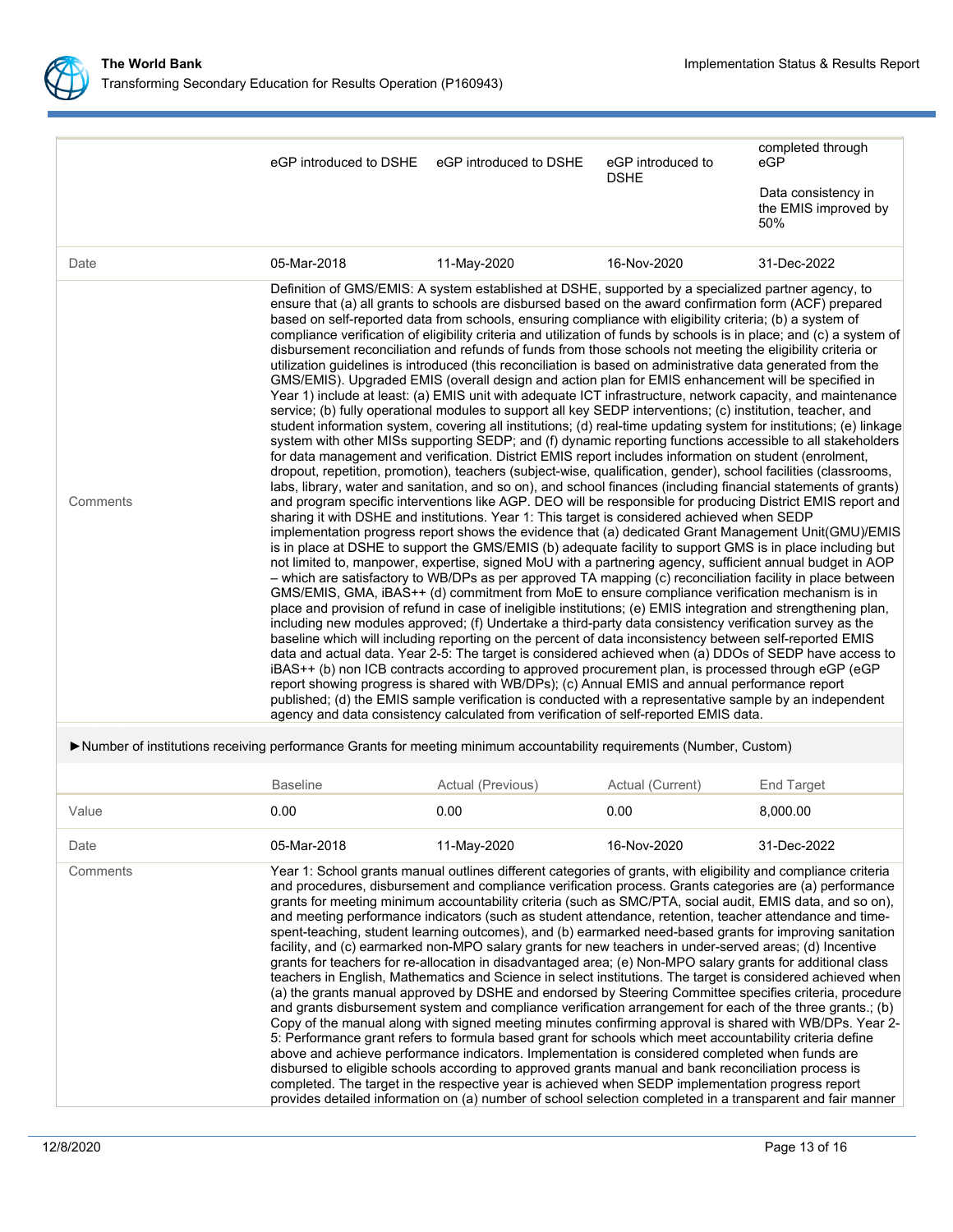

**Comments** 

according to the criteria of the approved manual; (b) evidence of funds reaching the upazilla is supported by allotments letters, government orders, and report from iBAS++; (c) field verification report on sample basis (at least 5%) undertaken by independent party confirming funds reaching schools.

## ►Number of institutions that have adequate number of teachers including English, Math, and Science (Number, Custom)

|       | <b>Baseline</b> | Actual (Previous) | Actual (Current) | End Target  |
|-------|-----------------|-------------------|------------------|-------------|
| Value | 0.00            | 0.00              | 0.00             | 20,000.00   |
| Date  | 05-Mar-2018     | 11-May-2020       | 16-Nov-2020      | 31-Dec-2022 |

Adequate number of teachers will be determined based on two criteria (a) availability of qualified subject teacher, and (b) overall teacher student ratio in school (to be agreed). Having adequate number of qualified teachers according to student-teacher norms mean (a) to have student-teacher ratio smaller than 60 (to be confirmed in the revised MPO guideline) students per teacher which is the MOE's minimum standard student teacher ratio as of 2017, and (b) to have at least one English teacher and two Mathematics & General Science teachers, regardless of their MPO status. Updated MPO guidelines includes MPO rationalization scheme with phased teacher redeployment/reallocation plan which include, among others: (a) need-based allocation of positions by schools; (b) deployment and re-deployment of MPO teachers; (c) transparency in MPO teacher selection; (d) monthly payment to teachers based on compliance certification; (e) incentives to teachers serving in rural or hard-to-reach areas; and (f) per capita non-MPO salary grants to schools for un-served students (un-served by MPO positions). Year 1: The target is considered achieved when the updated MPO guidelines, including the agreed elements is drafted by MOE and shared with DPs. Year 2-5: Number of institutions that have adequate number of teachers according to student-teacher  $\blacksquare$ norms.

# ►Harmonization of sector program implementation (Percentage reduction of stand-alone projects) (Percentage, Custom)

|          | <b>Baseline</b> | Actual (Previous)                                                                                                                                                                                                                                                                           | Actual (Current) | End Target  |
|----------|-----------------|---------------------------------------------------------------------------------------------------------------------------------------------------------------------------------------------------------------------------------------------------------------------------------------------|------------------|-------------|
| Value    | 0.00            | 0.00                                                                                                                                                                                                                                                                                        | 0.00             | 50.00       |
| Date     | 05-Mar-2018     | 11-Mav-2020                                                                                                                                                                                                                                                                                 | 16-Nov-2020      | 31-Dec-2022 |
| Comments |                 | As of June 2017, 13 stand-alone projects are on-going under DSHE including SESIP and SEQAEP Year 1-<br>5: The targets are considered achieved when the number of stand-alone projects (PIUs) under DSHE for<br>secondary education is reduced by 10%, 20%, 30%, 40%, and 50%, respectively. |                  |             |

# **Disbursement Linked Indicators**

| ► DLI 1 Effective and relevant curriculum is in place (Intermediate Outcome, 40,000,000.00, 25%) |                                                                                                                     |                   |                  |                                  |  |
|--------------------------------------------------------------------------------------------------|---------------------------------------------------------------------------------------------------------------------|-------------------|------------------|----------------------------------|--|
|                                                                                                  | <b>Baseline</b>                                                                                                     | Actual (Previous) | Actual (Current) | January 2022 to<br>December 2022 |  |
| Value                                                                                            | Secondary Education<br>Curriculum (2012) does not<br>adequately serve the needs<br>of diverse student<br>population | 10,000,000        | 10,000,000       |                                  |  |
| Date                                                                                             |                                                                                                                     | 11-May-2020       | 16-Nov-2020      |                                  |  |
| <b>Comments</b>                                                                                  |                                                                                                                     |                   |                  |                                  |  |
|                                                                                                  |                                                                                                                     |                   |                  |                                  |  |

| ► DLI 2 Assessment and examination system reforms implemented to improve teaching learning (Intermediate Outcome, 40,000,000.00, 0%) |                   |                  |                                  |
|--------------------------------------------------------------------------------------------------------------------------------------|-------------------|------------------|----------------------------------|
| <b>Baseline</b>                                                                                                                      | Actual (Previous) | Actual (Current) | January 2022 to<br>December 2022 |
|                                                                                                                                      |                   |                  |                                  |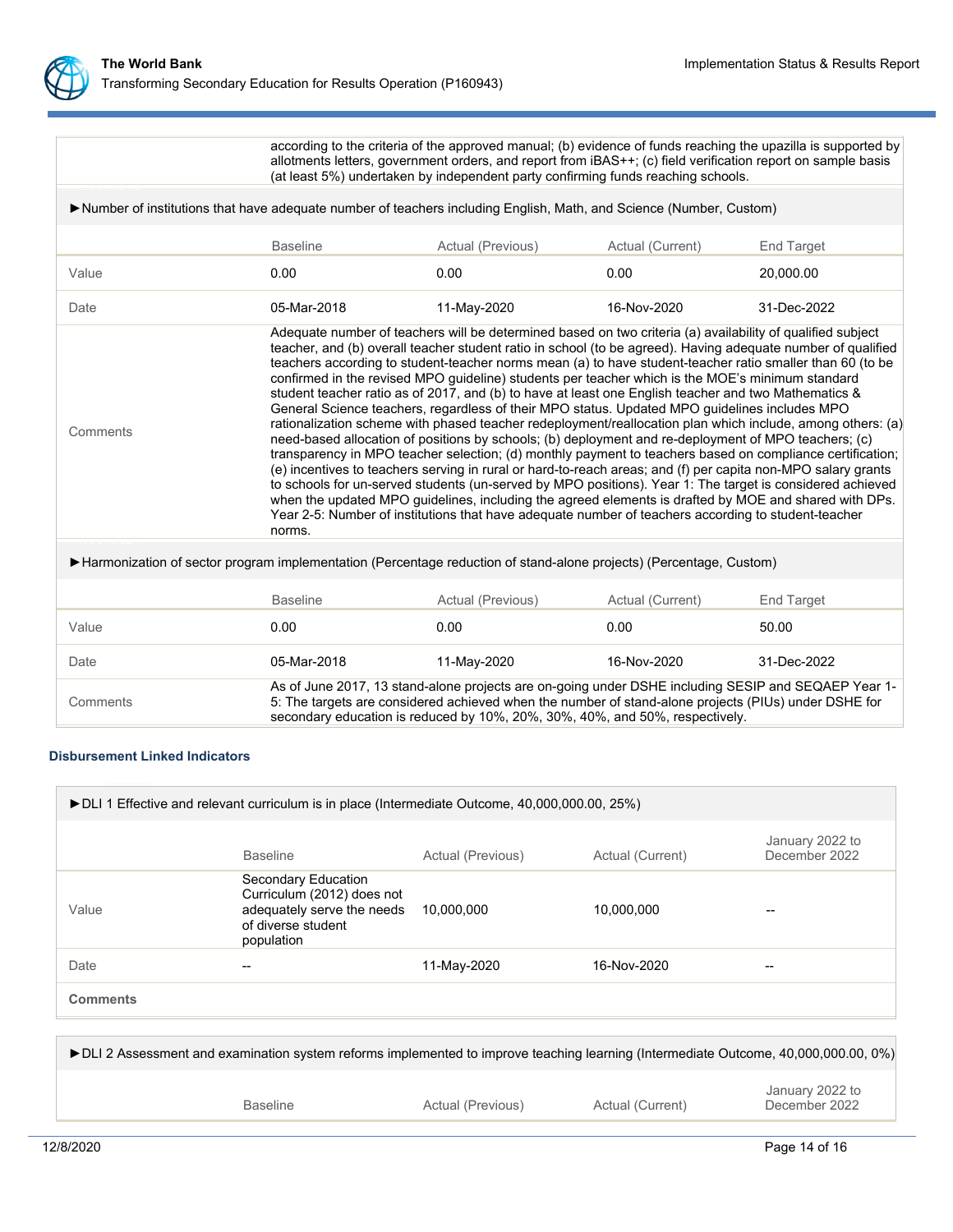

| Value           | Activities underway to<br>support examination<br>reforms but no National<br><b>Examination Policy</b>                                                                                                                                                                                                                                                                | 0.00        | 0.00        | DLR 23 & 24              |
|-----------------|----------------------------------------------------------------------------------------------------------------------------------------------------------------------------------------------------------------------------------------------------------------------------------------------------------------------------------------------------------------------|-------------|-------------|--------------------------|
| Date            |                                                                                                                                                                                                                                                                                                                                                                      | 11-May-2020 | 16-Nov-2020 | $\overline{\phantom{m}}$ |
| <b>Comments</b> | <b>Financing Formula</b><br>DLR 2.1: \$7 million upon achievement of guideline approval and implementation plan and \$3 million upon<br>achievement of target.<br>DLR 2.3: \$10 million upon achievement of target (no change)<br>DLR 2.4: \$8 million upon achievement of guideline approval and implementation plan and \$2 million upon<br>achievement of target. |             |             |                          |

| > DLI 3 Improved teaching-learning in Bangla, English, Mathematics and Science (Outcome, 100,000,000.00, 0%) |                                                 |                   |                  |                                  |  |
|--------------------------------------------------------------------------------------------------------------|-------------------------------------------------|-------------------|------------------|----------------------------------|--|
|                                                                                                              | <b>Baseline</b>                                 | Actual (Previous) | Actual (Current) | January 2022 to<br>December 2022 |  |
| Value                                                                                                        | Unavailability of qualified<br>subject teachers | 0.00              | 0.00             | DLR 3.4 & 3.5                    |  |
| Date                                                                                                         | $- -$                                           | 11-May-2020       | 16-Nov-2020      | $\overline{\phantom{a}}$         |  |
| <b>Comments</b>                                                                                              |                                                 |                   |                  |                                  |  |

| ► DLI 4 Improved teacher management and accountability (Outcome, 105,000,000.00, 0%) |                                                                                                                                                                                                                                                                      |                   |                  |                                  |  |
|--------------------------------------------------------------------------------------|----------------------------------------------------------------------------------------------------------------------------------------------------------------------------------------------------------------------------------------------------------------------|-------------------|------------------|----------------------------------|--|
|                                                                                      | <b>Baseline</b>                                                                                                                                                                                                                                                      | Actual (Previous) | Actual (Current) | January 2022 to<br>December 2022 |  |
| Value                                                                                | Limited teacher<br>accountability                                                                                                                                                                                                                                    | 0.00              | 0.00             | DI R 4.5                         |  |
| Date                                                                                 |                                                                                                                                                                                                                                                                      | 11-May-2020       | 16-Nov-2020      | --                               |  |
| <b>Comments</b>                                                                      | Financing formula for 4.1: \$10 million upon achievement of manual/guidelines approval and 10 million for<br>achievement of targets<br>Financing formula for 4.2: \$10 million upon achievement of guideline approval and \$15 million for achievement<br>of targets |                   |                  |                                  |  |

| ► DLI 5 Improved School management and accountability (Output, 55,000,000.00, 0%) |                                                                                                                                                                                                                                                                     |                   |                  |                                  |  |
|-----------------------------------------------------------------------------------|---------------------------------------------------------------------------------------------------------------------------------------------------------------------------------------------------------------------------------------------------------------------|-------------------|------------------|----------------------------------|--|
|                                                                                   | <b>Baseline</b>                                                                                                                                                                                                                                                     | Actual (Previous) | Actual (Current) | January 2022 to<br>December 2022 |  |
| Value                                                                             | Schools have low<br>accountability standards                                                                                                                                                                                                                        | 0.00              | 0.00             |                                  |  |
| Date                                                                              | --                                                                                                                                                                                                                                                                  | 11-May-2020       | 16-Nov-2020      | --                               |  |
| <b>Comments</b>                                                                   | Financing formula for 5.1: \$17.5 million for 3000 institutions, thereafter \$5 million for each additional 1000<br>institutions<br>Financing formula for 5.2: \$17.5 million for 5000 institutions, thereafter \$2 million for each additional 500<br>institutions |                   |                  |                                  |  |

►DLI 6 Improved grade retention and cycle completion (Outcome, 70,000,000.00, 14%)